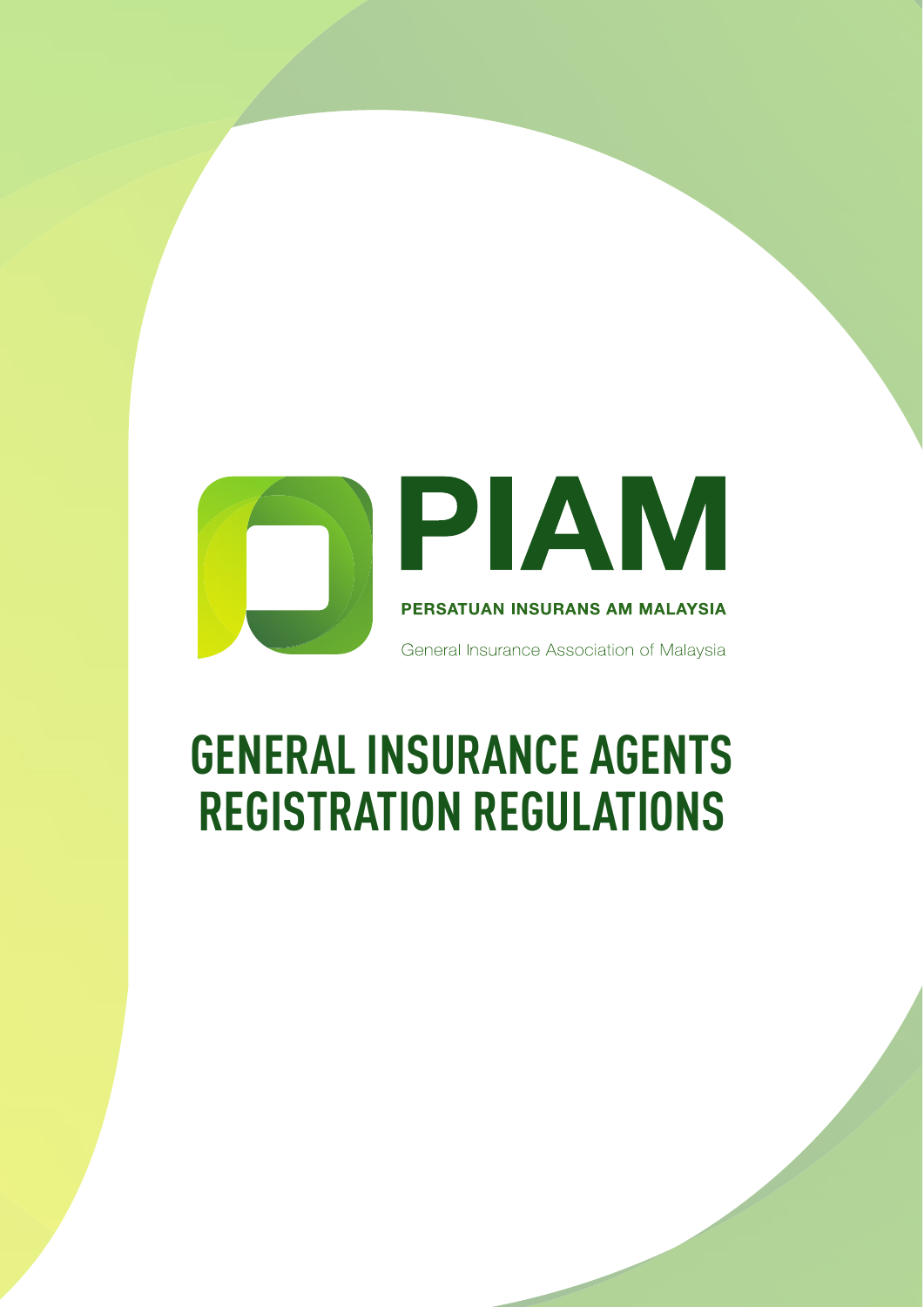## **REGULATIONS TO PROVIDE FOR THE REGISTRATION AND REGULATION OF GENERAL INSURANCE AGENTS (GIARR)**

#### **PREAMBLE**

Whereas the Persatuan Insurans Am Malaysia (hereinafter referred to as "the Association") is desirous of formulating regulations defining the method of recruitment and supervision of intermediaries by its member companies with a view to regulate monitor and control their professional conduct work and activities and thereby create a cadre of dedicated and disciplined intermediaries with high professional standards and in exercise of the powers vested in it by Article 6B(i) and (ii) of its Constitution and in furtherance of the objectives outlined in Article 6A(viii) thereof and after consultations with Bank Negara Malaysia hereby makes the following regulations.

#### 1. **Short Title and Commencement**

- i) These Regulations may be cited as the General Insurance Agents Registration and Regulations ("GIARR").
- ii) These Regulations shall come into force on such date as the Association shall so decide.

#### 2. **Application of GIARR**

These Regulations shall apply to all intermediaries appointed by insurance companies to obtain general insurance business.

#### 3. **Definition and Interpretation**

- i) Unless otherwise defined or unless the context or subject matter otherwise requires the same words used in the GIARR shall have the same meanings as defined in the Inter-Company Agreement on General Insurance Business made between and amongst the members of the Association on the 24th day of April 1992.
- ii) For the purposes of these Regulations, a Corporate Agency means any body corporate formed or incorporated or existing within Malaysia and includes:
	- a) a company incorporated under the Companies Act, 1965;
	- b) a sole-proprietor/partnership of persons carrying on business collectively as a firm;
	- c) any society, club or organisation whether registered under the Societies Act, 1966 or otherwise;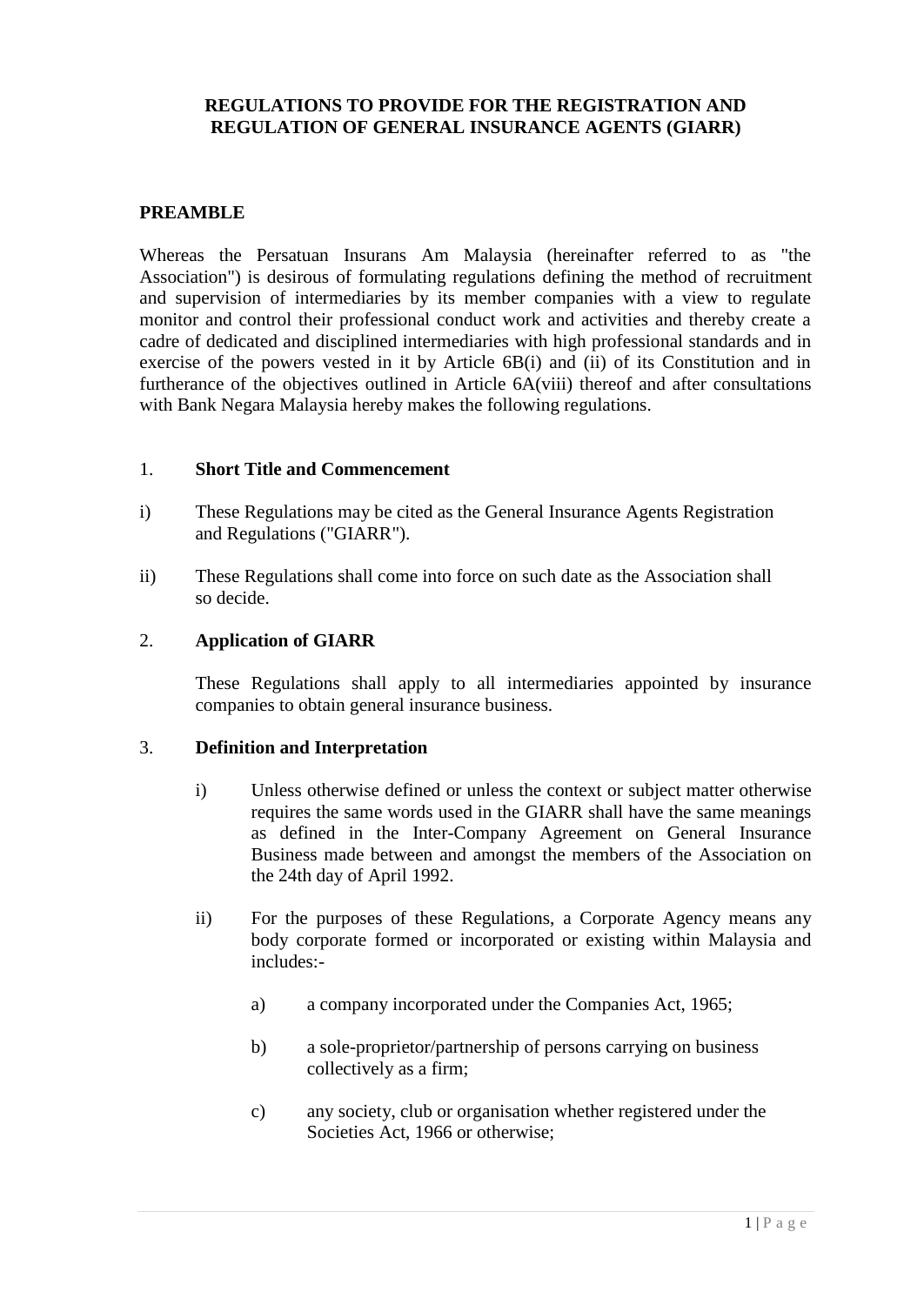- d) any society registered under any written law relating to cooperative societies;
- e) any public authority or any instrumentality or agency of the Government of Malaysia or of any State.

# 4. **Enforcement of the GIARR**

The implementation and enforcement of the GIARR shall be vested in the Board who recommend to the Management Committee the appointment of a Registrar and such other person(s) to assist in the administration of the same.

#### 5. **General Insurance Agent's Registrar**

- i) For the purpose of administration of the GIARR the Management Committee shall appoint a General Insurance Agent's Registrar (hereinafter referred to as `the Registrar'). The Registrar may be an individual a firm or a company.
- ii) The Registrar shall cause a Register (hereinafter referred to as `the Register') to be kept containing the names addresses and such other particulars as may be prescribed by the Board of all persons registered pursuant to the GIARR.
- iii) The Registrar shall be responsible for the maintenance and custody of the Register which shall be open for the inspection of any member upon its giving to the Registrar reasonable notice in writing of such information.
- iv) The Registrar shall also perform such other duties in connection with the Register as may be prescribed by the Board from time to time.

#### 6. **Application for Registration**

- i) Any person who wishes to be registered under these Regulations shall apply to the Registrar for registration.
- ii) An application for registration shall be made in the specific form and may be varied from time to time by the Board and shall be accompanied by such documents particulars and fee as may be prescribed by the Board from time to time. Such application shall be approved and countersigned by the general insurance company which such applicant desires or purports to represent.
- iii) Where a person has complied with the provisions of Regulation 6 (ii) above and has paid the prescribed fee he shall subject to the provisions of these Regulations be registered by the Board in the Register.
- iv) A person shall not engage in any agency operations or transactions until he has been issued with a Certificate of Registration by the Board.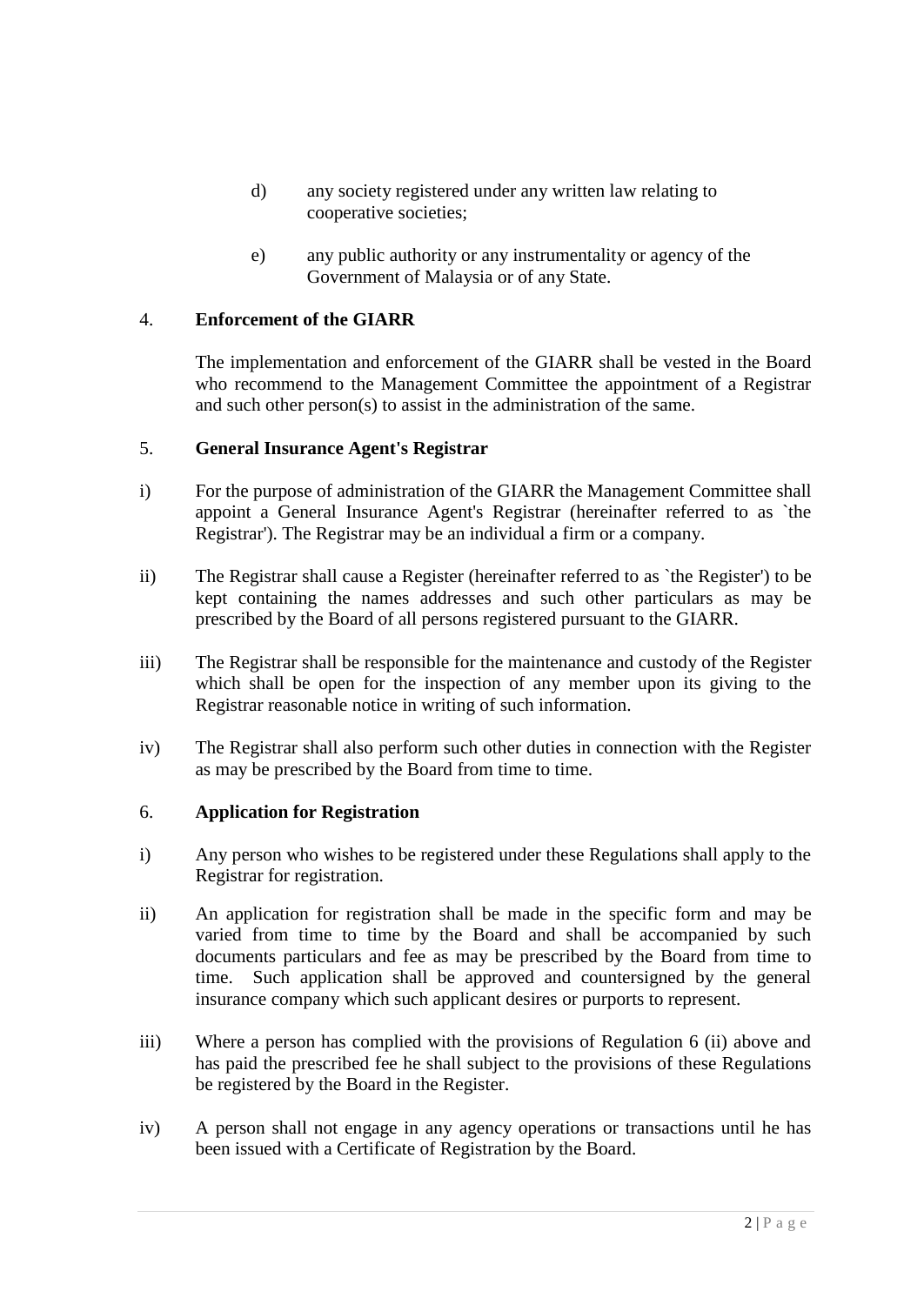- v) 1. The Registrar shall grant an immediate "Provisional Registration" from the date of the application for a period not exceeding three (3) months subject to the following conditions:
	- a) Provisional Registration shall only apply in the following instances:
		- i) where the agent is presently operating for one Principal and a second Principal is appointing this agent.
		- ii) where there is a change of Principal.
	- b) applications for registration of a second Principal or a change of Principal must be submitted to PIAM by the new Principal upon agreeing to accept such agents concerned in the usual manner i.e. all documentations required for a change of Principal or inclusion as a second Principal must be complied per the normal procedures for registration of agents.
	- c) the new Principal is required to submit together with the usual application a Declaration to the Association as per the format attached in Appendix 1.
	- 2. Principals are, therefore, permitted to immediately transact business with the agents once the declaration has been duly executed by the Chief Executive Officer.
	- 3. It would be the responsibility of the Principal to ensure that the agents who are the subject matter of such declaration by the Chief Executive Officer are registered within the 3 months period from the date of the declaration.
	- 4. The "Provisional Registration" must be immediately withdrawn upon a notice from the Registrar that the application for registration has been rejected or is superseded by the formal approval of the registration by the Registrar.
- vi) Notwithstanding any regulation to the contrary, the Board may put in place such online agency registration system as determined by the Board from time to time for the purposes of facilitating the application for registration and renewal for registration of Agents.

# 7. **Written Examination**

i) (a) Every applicant to be registered in addition to the requirements mentioned in these Regulations shall have first obtained a Certificate of Proficiency in General Insurance (CPGI) or a Pre-Contract Examination for Insurance Agents (PCEIA) from the Malaysian Insurance Institute unless such applicant already holds one or more of the qualifications stated in Appendix II hereto.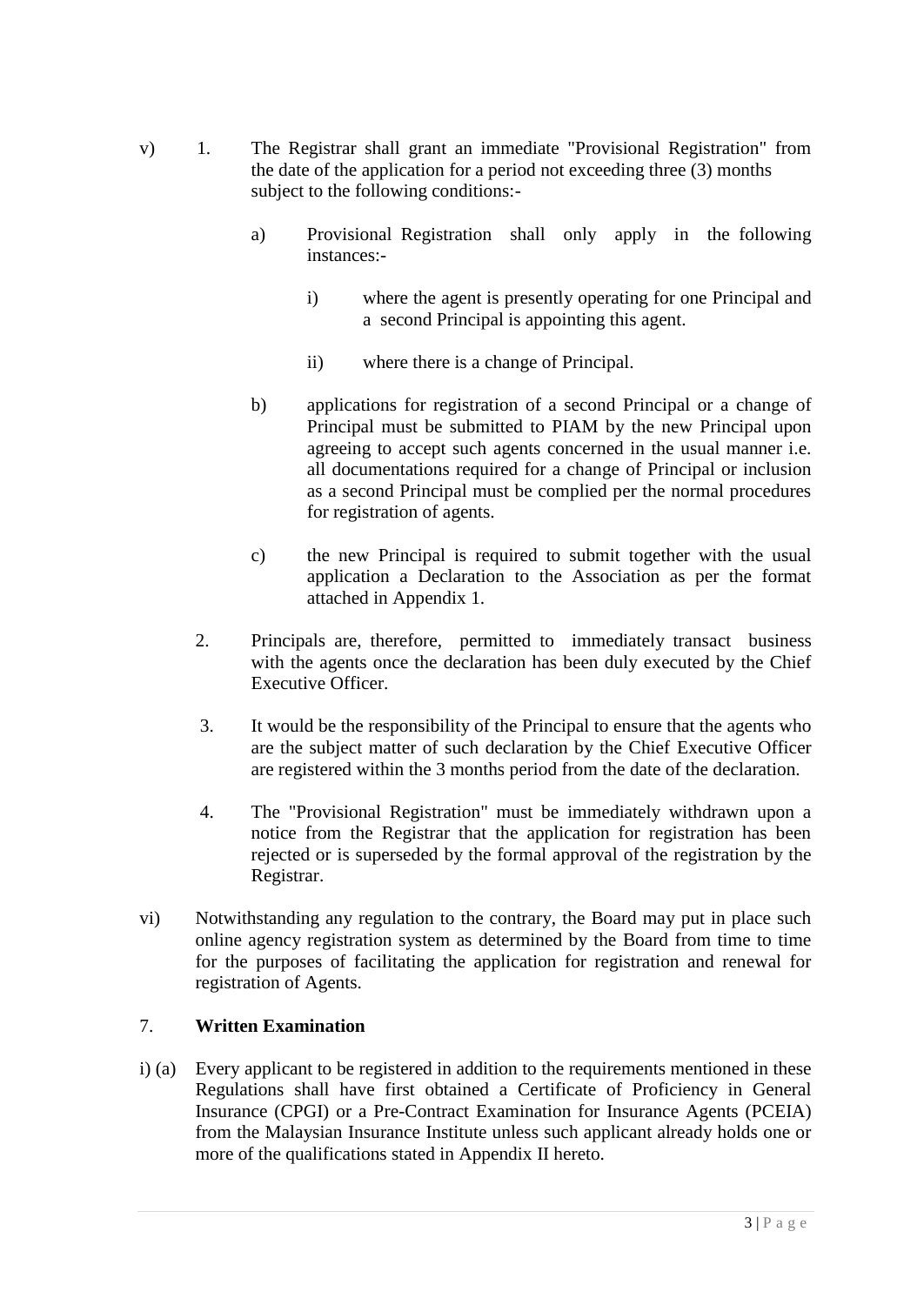- (b) With effect from the  $1<sup>st</sup>$  day of April 2003, all new applicants for registration under these Regulations shall, in addition to the qualification referred to in Regulation 7(i)(a), possess as a minimum, the SPM/MCE qualification or equivalent.
- ii) The Board may in appropriate cases exempt any applicant from the requirement to obtain the Certificate of Proficiency in General Insurance (CPGI) or the Pre-Contract Examination for Insurance Agents (PCEIA) referred to in Regulation 7(i) above either unconditionally or on such conditions as the Board deems fit and may at any time add to or delete from or otherwise amend Appendix II hereto.
- iii) Nothing herein shall preclude the Board in its absolute discretion from withdrawing or revoking the exemption granted under Regulation 7(ii) hereof. In such event the Board shall issue a notice by circular to all members of the Association of such withdrawal or revocation.

## 8. **Disclosure and Restriction of Other Interest(s)**

- i) An applicant for registration as an Agent under these Regulations or a registered agent having any other business interest(s) shall declare in writing to the Board all such other business interest(s) and notwithstanding the provisions herein contained, the Board shall have the absolute power to determine whether or not such other business interest(s) may be continued and if so the condition (if any) on which and the period for which they may be continued.
- ii) An Agent shall not be an employee or a director of or a shareholder or debenture holder in or have any interest in any other company or firm which is formed for the purpose of transacting or is in fact engaged in transacting any form of insurance business including insurance broking and loss adjusting without the prior written approval of the Board PROVIDED that the prohibition herein contained shall not apply where the shares of that other company are listed on the Kuala Lumpur Stock Exchange.
- iii) A Corporate Agency shall not employ or engage any person who is an employee or director of or a shareholder or debenture holder in or has any interest in another Corporate Agency without the prior written approval of the Board PROVIDED that the prohibition herein contained in employing or engaging a shareholder or debenture holder or holder of any interest shall not apply where the shares of that other Corporate Agency are listed on the Kuala Lumpur Stock Exchange.
- iv) An employee or director or shareholder or debenture holder of or in a Corporate Agency or any other person having an interest in a Corporate Agency shall not:-
	- (a) be a director or shareholder or a debenture holder of or in another Corporate Agency; or
	- (b) have any interest in any other company or firm which is formed for the purpose of transacting or is in fact engaged in transacting any form of insurance business including insurance broking and loss adjusting, without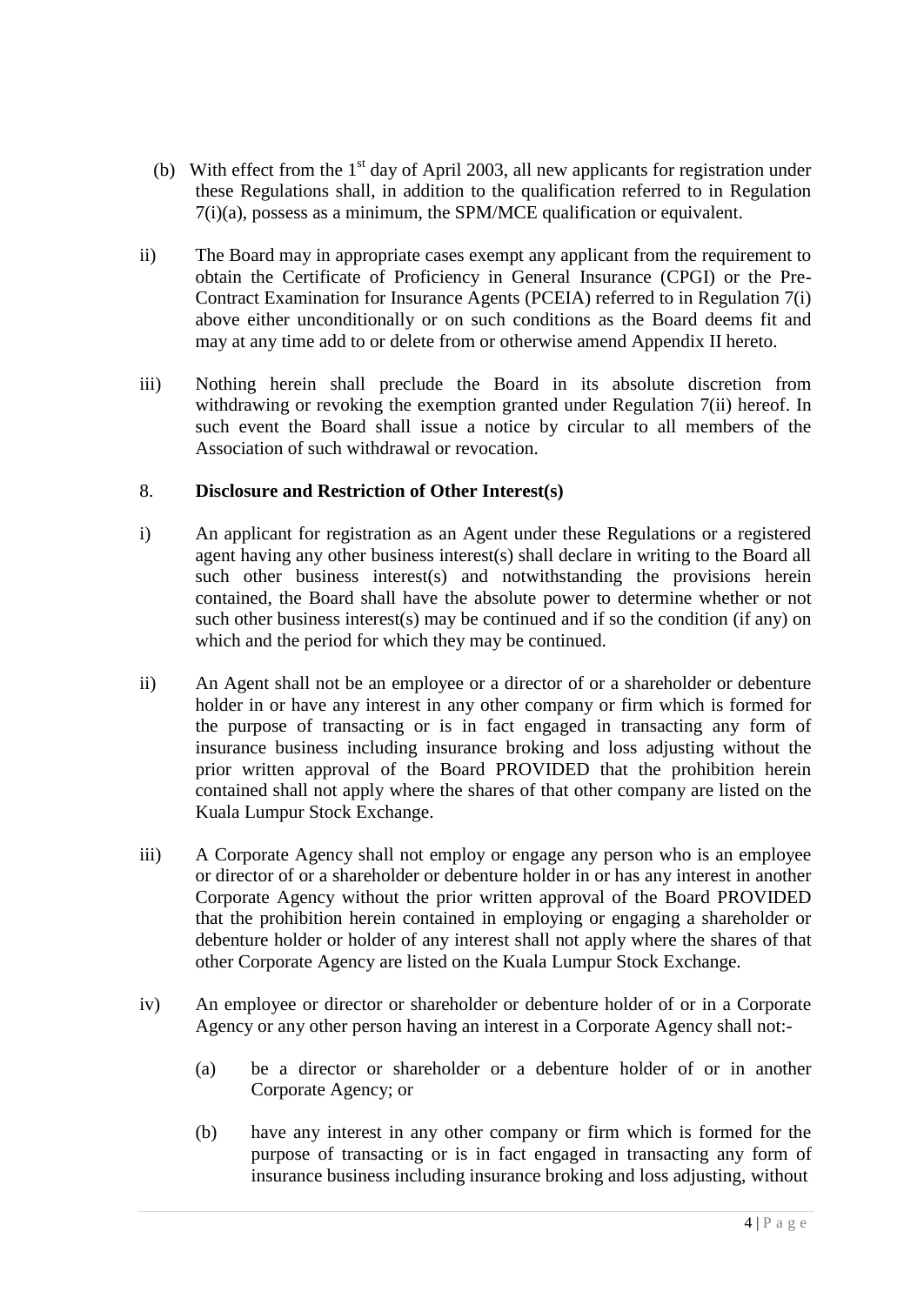the prior written approval of the Board PROVIDED that the prohibition herein contained shall not apply where the shares of that other Corporate Agency or other company (as the case may be) are listed on the Kuala Lumpur Stock Exchange.

- v) A Corporate Agency shall not employ or engage any person who is an employee or director or a shareholder or a debenture holder or who has an interest in another company or firm which said company or firm is or has been formed for the purpose of transacting or is in fact engaged in transacting any form of insurance business including insurance broking and loss adjusting without the prior written approval of the Board PROVIDED that the prohibition herein contained in employing or engaging a shareholder or debenture holder or holder of any interest shall not apply where the shares of that other company are listed on the Kuala Lumpur Stock Exchange.
- vi) An employee or director or shareholder or debenture holder of or in a Corporate Agency or any other person having an interest in a Corporate Agency shall not have any interest in any other company or firm which is formed for the purpose of carrying on business as a Call Center and rendering its Call Center services to general insurance companies.

## 9. **Cancellation or Suspension of Registration or Refusal to Register by the Board**

- i) If any person applying for registration or already registered in the Register:
	- (a) is found to be of unsound mind;
	- (b) has been convicted of criminal misappropriation, criminal breach of trust, cheating or abscondment or forgery or abetment of or attempt to commit any such offence;
	- (c) has been convicted of fraud dishonesty or misrepresentation against any member or against any person having official dealings with any member;
	- (d) has been declared a bankrupt or insolvent;
	- (e) has outstanding premium debts or other financial obligations with another insurer with whom he previously had an agency agreement;
	- $(f)$  has had his registration terminated in accordance with Regulation 19(iv) hereof;
	- (g) is subject to the restrictions stipulated in Regulation 8 hereof at the material time.

His registration shall be refused or be liable to be cancelled without notice whereupon the Board shall forthwith initiate steps to terminate his agency with the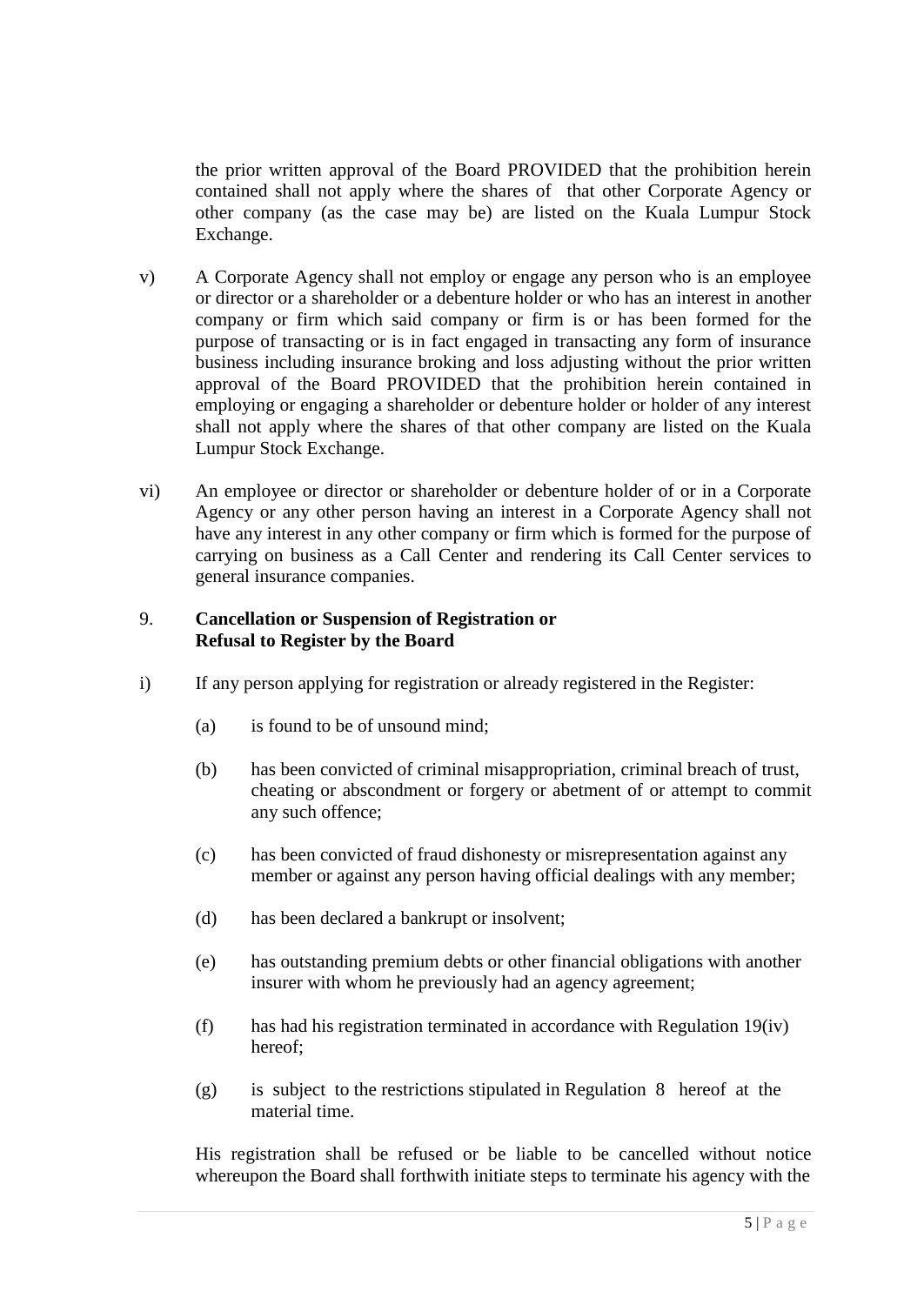member and a notice issued by the Board to the member in this respect shall be binding on such member.

- ii) The Board may cancel a Certificate of Registration and direct the removal from the Register of the name of any person registered if it comes to the knowledge of the Board that:
	- (a) the person has obtained registration by a fraudulent or incorrect statement; or
	- (b) there is no subsisting agency agreement with any general insurance company or companies he purports to represent.
- iii) Where the Board intends to cancel the Certificate of Registration of any person and to remove his name from the Register the Board shall except under circumstances cited in Regulation  $9(i)(a)$  (b) and (c) above give fourteen (14) days' prior notice to the person concerned to appear before the Board or to give any evidence or explanation.

PROVIDED that if the person concerned does not appear for the hearing without reason acceptable to the Board, the Board may without hearing forthwith cancel the Certificate of Registration and remove the name from the Register.

- iv) The Registrar shall notify the general insurance company which such person represents when the name of that person has been removed from the Register.
- v) If any person whose Certificate of Registration has been cancelled under these Regulations, is on inquiry or otherwise subsequently exonerated by a competent authority/appellate authority of the charges for which his Certificate of Registration was cancelled and makes application in such manner and pays such fee as may be prescribed, the Board may direct that the name of that person be reentered in the Register and that a new Certificate of Registration be issued.
- vi) The Board may order suspension of the Certificate of Registration of an Agent whose conduct is under investigation by the Board.

# 9A. **Enforcement of Cash-Before-Cover (CBC) Regulations on Motor Insurance**

- i) Notwithstanding anything to the contrary in these Regulations, the Board shall comply forthwith and take all necessary steps to give effect to any direction issued by Bank Negara Malaysia in relation to any Agent including any requirement by Bank Negara Malaysia for the suspension or cancellation of a Certificate or Registration issued to an Agent.
- ii) The requirement of Regulations 9(iii), 19, 20 and 21 of these Regulations shall not apply in relation to the matters covered by this sub-regulation including the exercise of the powers of the Board conferred by this subregulation.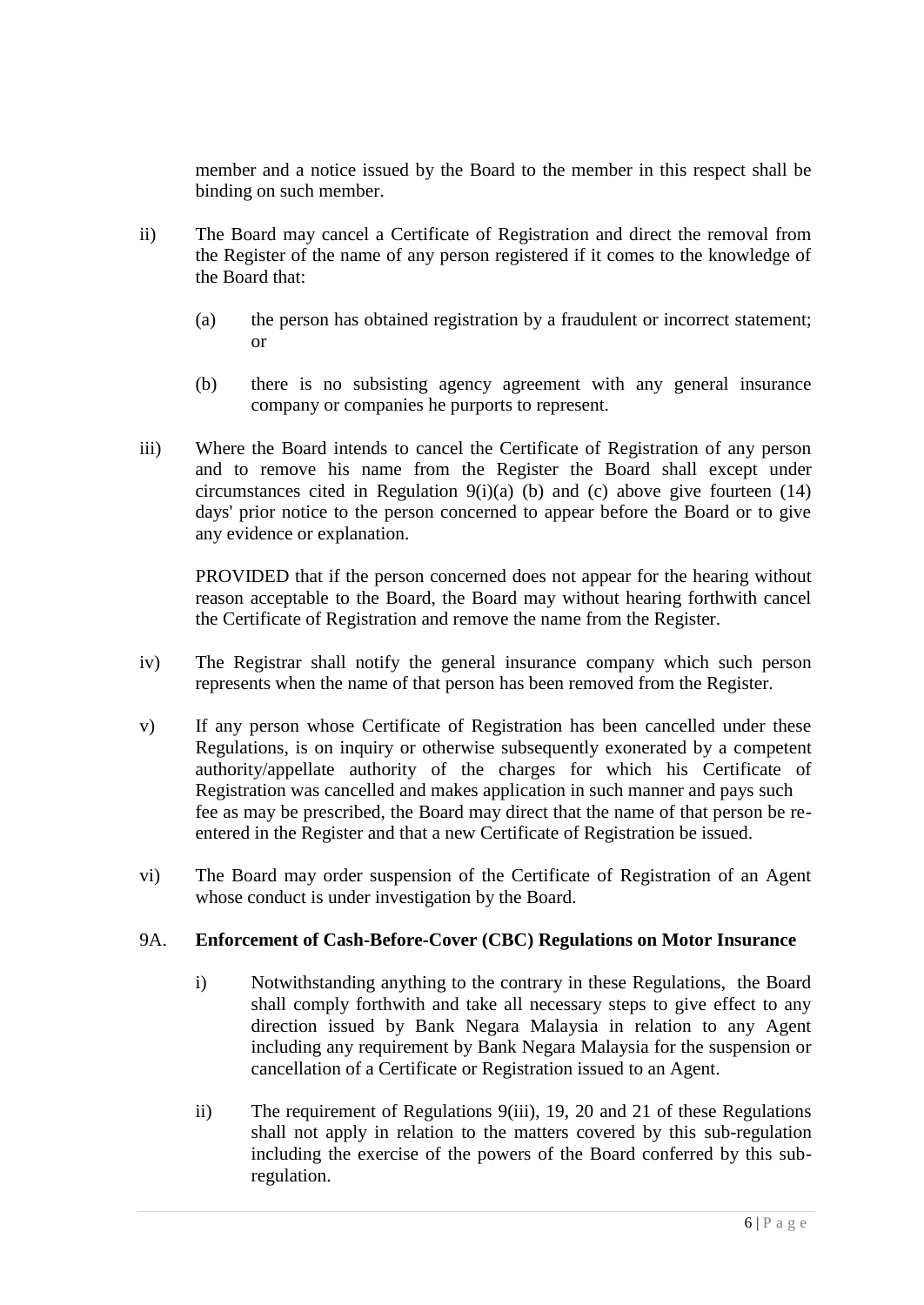## 10. **Certificate of Registration**

- i) Where a person has been registered in the Register the Board shall issue to him a Certificate of Registration indicating the company or companies which he represents.
- ii) A Certificate of Registration issued hereunder shall be valid (unless earlier cancelled) for a period of two years. The Board shall determine the commencement of the two-year terms of Certificates of Registration to be issued.
- iii) A person registered under the provisions of these Regulations shall be referred to as a "Registered General Insurance Agent".
- iv) a) A Registered Agent shall at all times display his Certificate of Registration at his place of business;
	- b) Where a Registered Agent has more than one place of business or proposes to have more than one place of business, he shall register each such place of business (hereinafter referred to as "the branch office") with the Association in the requisite form. In such circumstances, the Registered Agent is also to inform the Association of his principal place of business;
	- c) Upon registration of each branch office, the Registrar is to issue a Certificate of Registration for the branch office which is to be co-related with the original certificate of registration of the Registered Agent;
	- d) The Certificate of Registration for each branch office is to be displayed at the branch office;
	- e) A Registered Agent shall at all times ensure that each branch office has:
		- i) proper office premises to transact general insurance business;
		- ii) a valid licence obtained from the local authorities/municipality to operate such business;
		- iii) a proper signboard on display indicating the name of the Registered Agent and the company or companies that it represents. Each letter in the name of the agency appearing on the signboard is to be at least twice the size (both in length and breadth) of each letter of the name/s of the company or companies it represents. In addition, the words "agents for" is to precede the name of the companies or companies which the Agent represents;
		- iv) at least one (1) qualified staff who is a holder of a Certificate of Proficiency in General Insurance (called the Designated Person-In-Charge) stationed at the branch office to attend to the daily transactions of general insurance business at the branch office;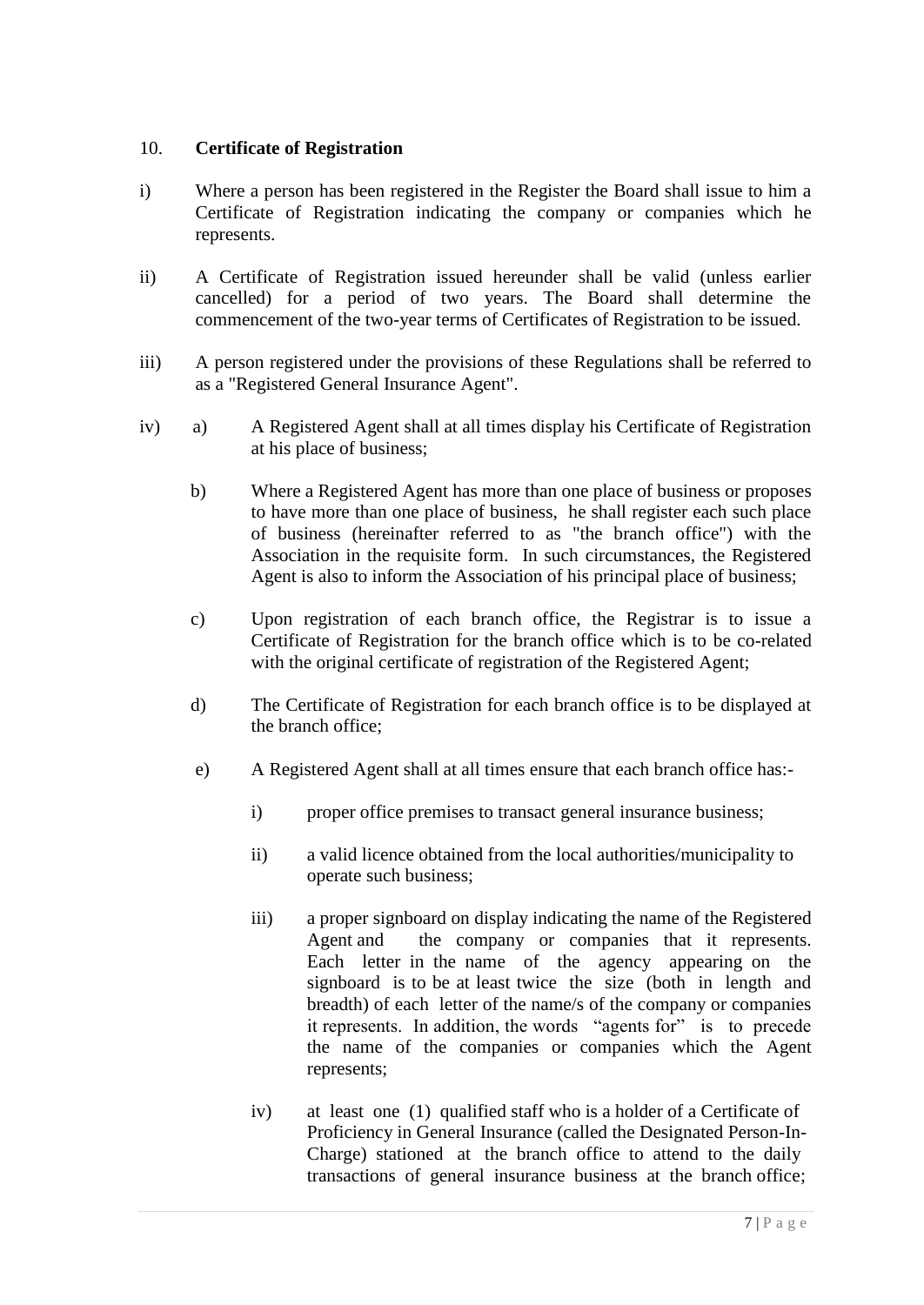PROVIDED that where the Designated Person-In-Charge leaves the employment and/or services of the Agent, the Agent shall obtain another Designated Person-In-Charge within 30 days from the date of resignation of the Designated Person-In-Charge from the agency.

v) A Registered Agent shall represent only the company named in the Certificate of Registration and may not represent any other company. In the event that the Registered Agent no longer represents any company the Registered Agent must immediately notify the Board of such event and apply for the issuance of a new certificate in respect of his new Principal.

## 11. **Biennial Certificates**

- i) The Certificate of Registration issued under Regulation 10 hereof shall be deemed to be the biennial certificate for a two-year term.
- ii) Any Registered Agent who desires to be retained in the Register after the date on which the Certificate of Registration is due to expire shall not later than sixty (60) days before such expiry make an application to be retained. The said application and the payment of the prescribed fee for the same shall be made pursuant to such procedures as established by the Board from time to time.
- iii) Upon the application and payment as aforesaid the Board shall, if satisfied that the Registered Agent has a continuing agency with the member and the Registered Agent is in compliance with the requirements of Regulation 15 (iii), cause the Registrar to issue a certificate (to be styled Biennial Certificate) authorizing him to be recognized as a registered general insurance agent during the ensuing two years in respect of which the same is issued.
- iv) The Biennial Certificates shall be valid for the duration specified thereon unless cancelled in the manner provided and as prescribed in these Regulations.
- v) Subject to approval by the Board, a registered Agent who has failed to apply for a Biennial Certificate in the manner and within the period laid down in these Regulations may on making an application in such form and on payment of such additional fee as may be prescribed be granted a Biennial Certificate for the remaining period of the two-year term if the application is made at any time during the two years ensuing the expiry of the last Certificate issued.
- vi) The name of any general insurance agent who was previously in the Register and who fails to obtain a Biennial Certificate for the relevant period shall be removed from the Register.
- vii) All undertakings given by the Registered Agent at the time of his application to register as a Registered Agent shall continue to apply so long as the Registered Agent is registered in the Register.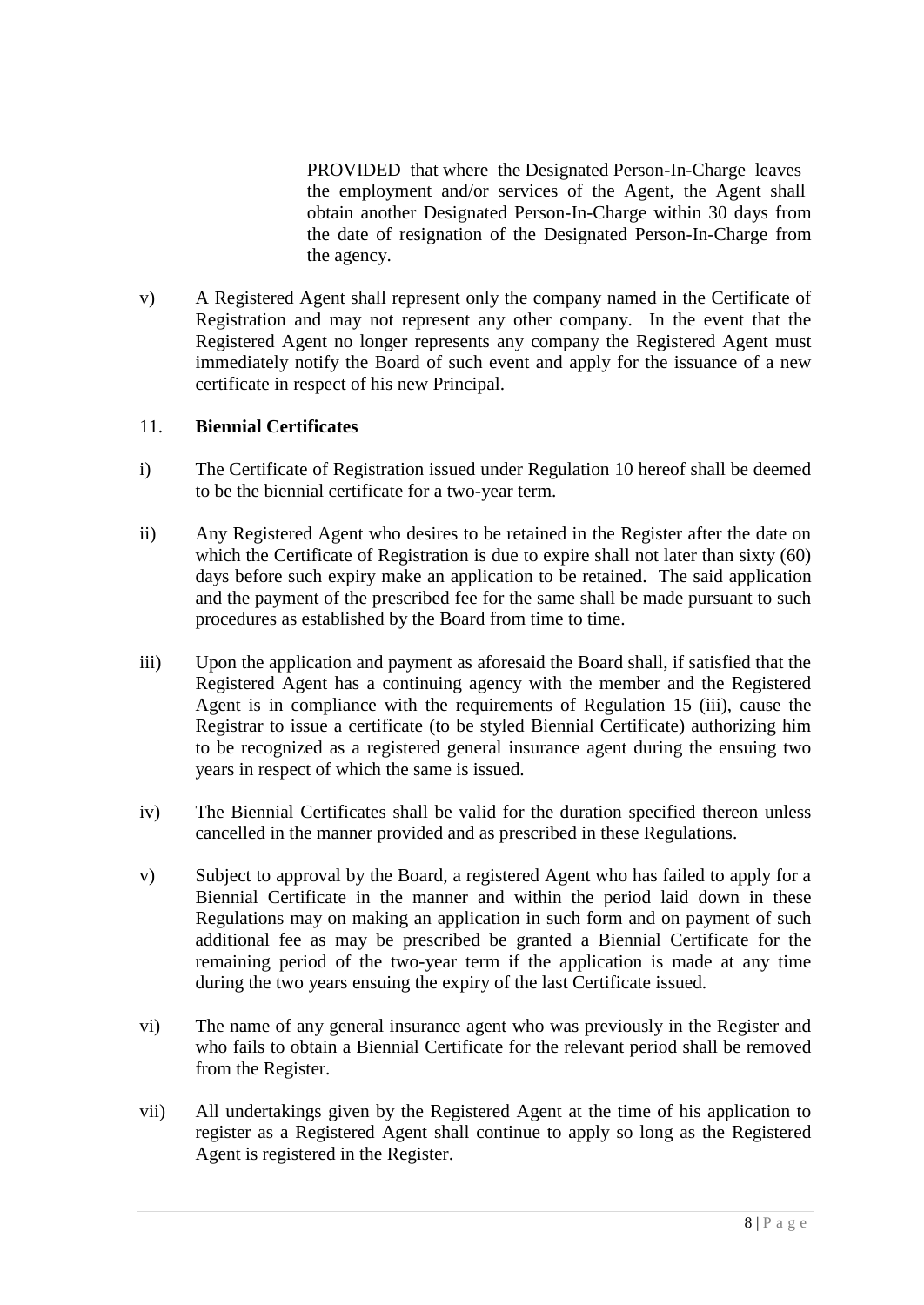## 12. **Presumptions as to Register**

- i) The entry of a person's name on the Register shall be prima facie evidence that the person described therein is registered and authorized to engage in general insurance agency business under these Regulations for the relevant company for that two-year term or such part remaining thereof.
- ii) The absence of any name from the Register shall be prima facie evidence that the person is not authorized to engage in general insurance agency business under these Regulations for such company.

## 13. **Notification of Changes**

- i) An Agent shall notify the Registrar in writing whenever there has been any change in his name or address or when he commences or ceases to represent any general insurance company. Such notification shall be made within one (1) month of such change and this notification may be made through his Principal.
- ii) Notwithstanding the foregoing provision a member shall notify the Registrar in writing within fourteen (14) days of any change in the name or address of its Agent or when its Agent ceases to represent it.

#### 14. **Correction or Alteration of General Insurance Agents' Register**

- i) The Registrar shall from time to time amend insert or remove from the Register any relevant particulars which comes to his knowledge regarding the name and address of any person registered as an Agent therein or concerning the general insurance company such Agent represents.
- ii) The Board may direct the Registrar to remove from the Register the name of an Agent who:
	- (a) is deceased; or
	- (b) has his address in Malaysia where he cannot be traced.
- iii) The Board may cause to be published in any manner as it reasonably deems fit any correction alteration or deletion to the Register.

#### 15. **Functions of an Agent**

- i) Every Agent shall solicit and procure new general insurance business in terms of his appointment as Agent and shall endeavour to conserve the business already secured.
- ii) In procuring new general insurance business an Agent shall: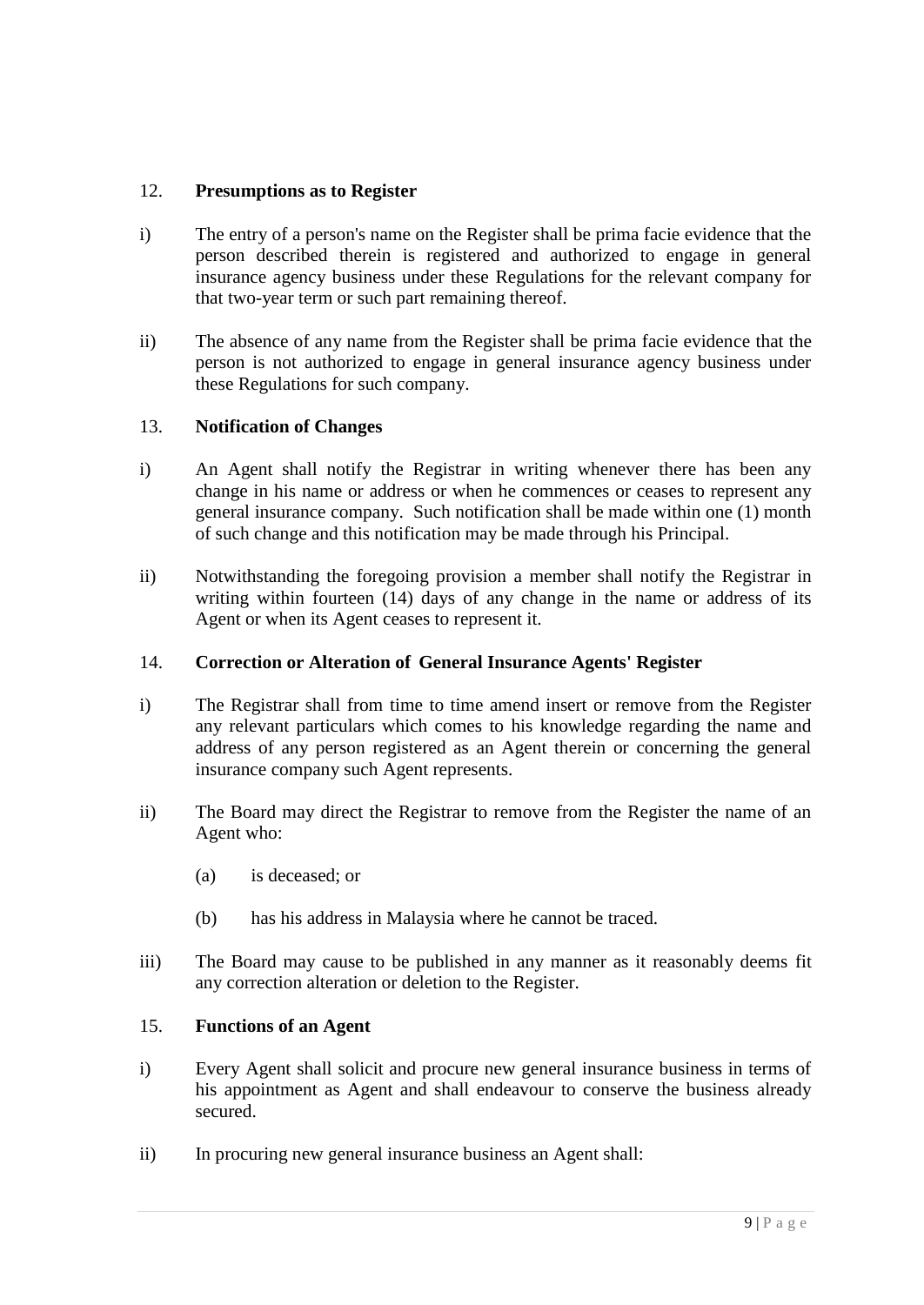- (a) take into consideration the needs of the proposers for general insurance and their capacity to pay premiums;
- (b) make all reasonable enquiries in regard to the risks and to bring to the notice of his Principal any circumstances which may adversely affect the risk to be underwritten;
- (c) take all reasonable steps to ensure that the necessary proposal forms are fully and accurately completed by each proposer of insurance.
- iii) (a) With a view to instilling a higher level of professionalism and commitment amongst Agents, every registered general insurance agent shall ensure that he procures sufficient general insurance business (be it new general insurance business or renewals of existing policies) which results in the actual receipt of gross premiums totalling at least **RM50,000** ("the Minimum Maintenance Requirement**") from 1 July 2015.**
	- (b) the Minimum Maintenance Requirement shall be achieved during either the first or second years of the two (2) year period of validity of the Certificate of Registration. For the purposes of achieving the Minimum Maintenance Requirement, the Registered Agent shall not be entitled to take the cumulative amount of the gross premiums as actually received during the validity period of the Certificate of Registration;
	- (c) the Minimum Maintenance Requirement shall apply to all Registered Agents as follows:-
		- (i) for new agents registered from 1 July 15, the gross premiums totalling at least RM20,000 will apply in the first two years\* of becoming an agent and the gross premiums totalling at least RM50,000 will apply after the third year\* of becoming an agent (\*based on the date the agent is first registered).
		- (ii) for existing registered agents, the Minimum Maintenance Requirement of RM50,000 will apply following the next renewal of the agency i.e. after the 2 years reprieve period is given upon the agents' renewal from 1 July 2015.
	- (d) any Registered general insurance agent who fails to meet the Minimum Maintenance Requirements shall not be entitled to renew his Certificate of Registration or apply for registration as an Agent for a period of twelve (12) months.
- iv) Every registered general insurance agent shall with a view to conserving the business already secured endeavour to maintain contact with all persons who have become policyholders through him and shall render all reasonable assistance to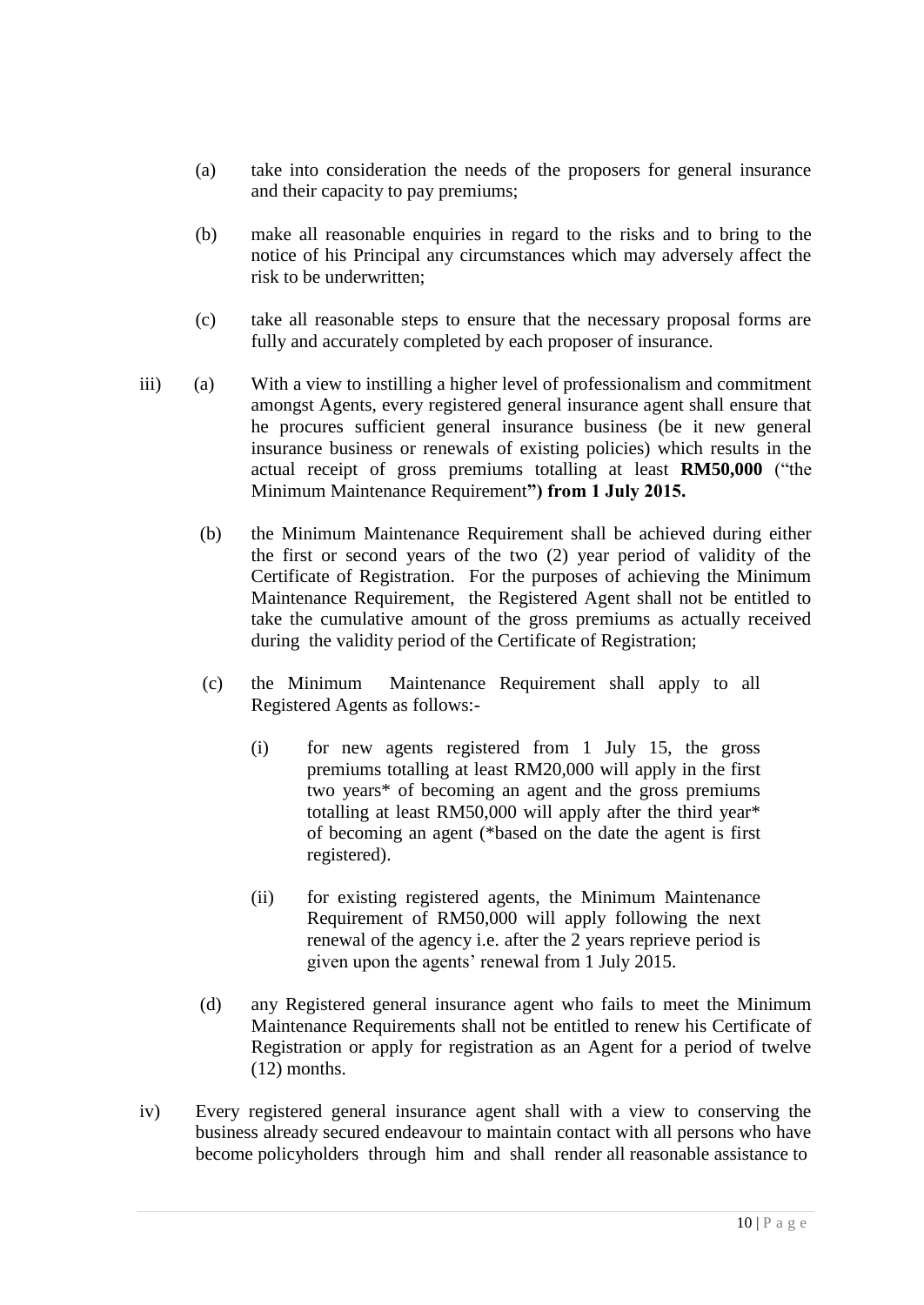the claimants in filing claim forms and generally in complying with the requirements laid down in relation to settlement of claims.

v) Nothing contained in these Regulations, however, shall be deemed to confer any authority on a registered general insurance agent to perform any function(s) pertaining to loss survey or loss adjustment or settling or approving of any insurance claims.

## **16. Conduct of an Agent**

i) An Agent shall in his conduct be guided by the General Insurance Business Code of Practice for All Intermediaries Other than Registered Insurance Brokers included as Appendix III to these Regulations. A declaration of observance of the Code is to be signed by the Agent.

Notwithstanding the guide included in the aforesaid Code of Practice, an Agent shall not in the course of his engaging in the agency business with a member do the following:-

- (a) make or issue or cause to be made or issue any written or oral statement misrepresenting or making misleading unfair or biased comparison regarding the terms conditions or benefits in any policy; or
- (b) prevent the person effecting insurance from stating material facts to the general insurance company or induce the person not to state them; or
- (c) induce the person effecting insurance to make a misrepresentation to the general insurance company in regard to material facts.
- ii) A registered general insurance agent may at any time represent not more than two (2) general insurance companies.
- iii) An Agent shall not engage any person to solicit for general insurance on his behalf and shall not pay to such person any commission or any other compensation in respect thereof.

PROVIDED that this prohibition shall not prevent any Corporate Agency engaging full-time employees for the purpose of soliciting general insurance on behalf of the Corporate Agency.

- iv) An Agent shall comply in all material respects with the terms and conditions of the Inter-Company Agreement on General Insurance Business made between and amongst the members of the Association on the  $24<sup>th</sup>$  day of April 1992 (as amended and as may be amended from time to time) and all rules, regulations and guidelines issued thereunder in so far as any of the same:-
	- (a) requires such agent to conduct himself in any manner as may be required.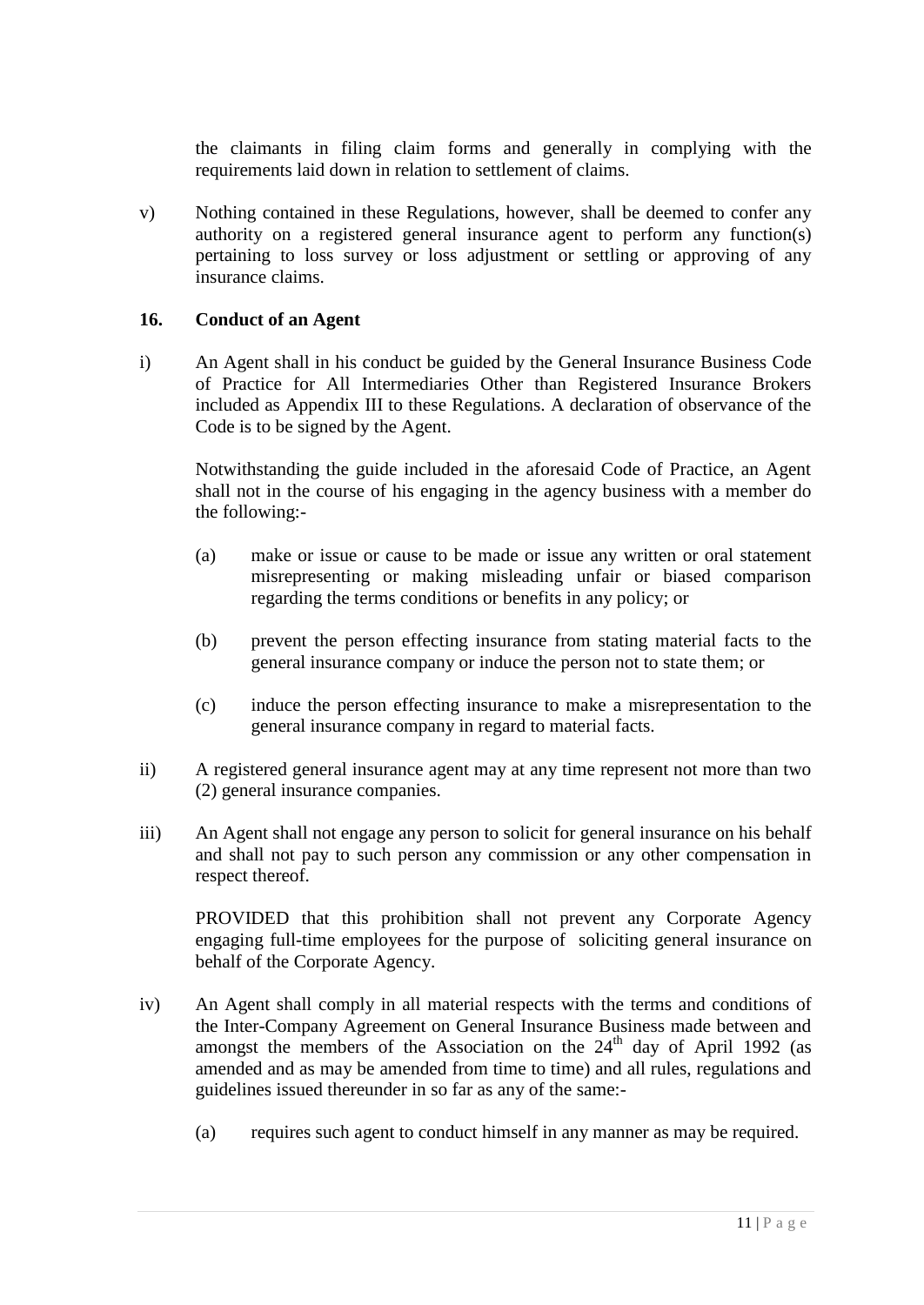- (b) requires the principal of such agent to ensure that such agent conducts himself in any manner as may be required.
- v) An Agent who acts in contravention of any of the aforesaid provisions shall have or be deemed to have committed an offence against these Regulations.
- vi) Premiums or Monies Collected on Behalf of Principal
	- (a) An Agent shall remit direct to his Principal or remit/deposit into a bank account designated by the Principal in the name of the Principal all premiums and/or monies collected on behalf of his Principal.
	- (b)(1) An Agent shall ensure that in the case of:-
		- (aa) "Cash-Before-Cover" motor policies, all premiums must be collected in full before the commencement of the assumption of risk and remitted to his Principal within (7) working days from the date of collection or inception of the policy, whichever is earlier;
		- (bb) "Cash-Before-Cover" for individual personal accident and individual travel insurance, all premiums must be collected in full before the commencement of the assumption of risk and remitted to his Principal within fifteen (15) calendar days from the date of receipt of the premium or inception of the policy, whichever is earlier;
		- (cc) in other classes of business with the exception of Marine Cargo, Marine Hull, Bonds, Contractors' All Risks and Erection All Risks policies, the Agent may offer credit to his client for a maximum period of sixty (60) days from the date of inception of the policy and on such terms as are approved by his Principal in writing. All premiums collected by the Agent must be remitted to the Principal within fifteen (15) calendar days from the date of collection.
		- (2) Pursuant to the Revised Guidelines on CBC Requirements issued by Persatuan Insurans Am Malaysia under Members' Circular No. 187 of 2008 dated 15<sup>th</sup> September 2008 ("Guidelines on CBC Requirements") each Insurer is required to :-
			- (aa) monitor compliance by their respective Agents of the requirements on Cash-Before-Cover (motor) policies ("**CBC Requirements**");
			- (bb) monitor compliance with the CBC Requirements of the Insurer's Agents on a quarterly basis ("**Reporting Quarters**") in respect of each period of two (2) calendar years ("**Period**"). The first of such two(2) calendar year period shall commence from  $1<sup>st</sup>$  July 2005 and expire on  $31<sup>st</sup>$  December 2006. The monitoring of compliance with the CBC Requirements shall start afresh for each Period;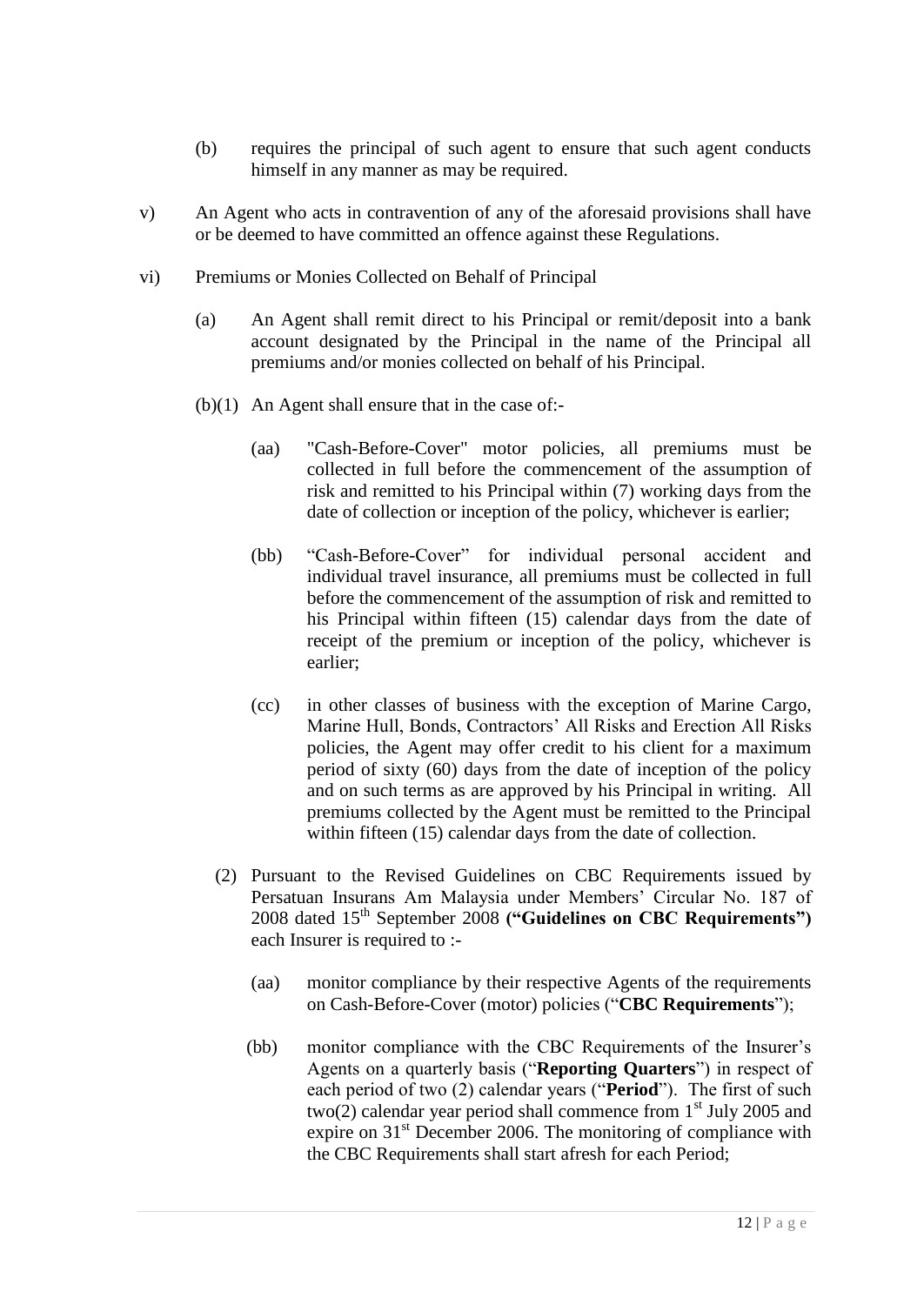- (cc) submit a report to the Board within fourteen (14) days of each Reporting Quarter ("**Report**") on any non-compliance with the CBC Requirements of the Insurer's Agents;
- (dd) notify the Board of a Suspension Event in relation to any of its Agents. This notification is to be in writing ("Notification of Suspension Event") and is to be issued to the Board not later than fourteen (14) days after the expiry of the Reporting Quarter when the Suspension Event took place;
- (ee) suspend the relevant Agent, upon a Suspension Event, from conducting any CBC business for a period of six (6) months ("**the Suspension**") with the Suspension to commence fourteen (14) days from the date of issue of the Notification of Suspension Event;
- (ff) immediately shut down the computer access by the relevant Agent, upon a Suspension Event, from conducting any CBC business.
- (3) A Suspension Event for the purposes of the Guidelines on CBC Requirements and for these Regulations is:-
	- (aa) where an Agent has one (1) Principal, when the Agent is not in compliance with the CBC Requirements for any three(3) Reporting Quarters (whether consecutive Reporting Quarters or otherwise) within the Period;
	- (bb) where the Agent has two (2) Principals, when the Agent is not in compliance with the CBC Requirements for any 3 Reporting Quarters (whether consecutive Reporting Quarters or otherwise) within the Period for one or both Principals.
- (4) The Board shall notify and require all the other Principal(s) of the Agent who has committed the Suspension Event to effect the Suspension within fourteen (14) days from the date of issue of the notification by the Board.
- (5) Where an Agent has been Suspended, the Agent concerned is not allowed to appoint a new Principal (if Agent has 1 Principal only) and/or change Principal during the period the Agent is Suspended.
- (6) Upon expiry of the Suspension and where based on a Report the relevant Agent is again in breach of the CBC Requirements for any subsequent Reporting Quarter with any one Principal, the Board shall cancel the Certificate of Registration issued to the Agent. The cancellation of the Certificate of Registrations shall be final and binding upon the Agent. The Agent shall be barred from conducting any general insurance business for a period of twelve (12) months.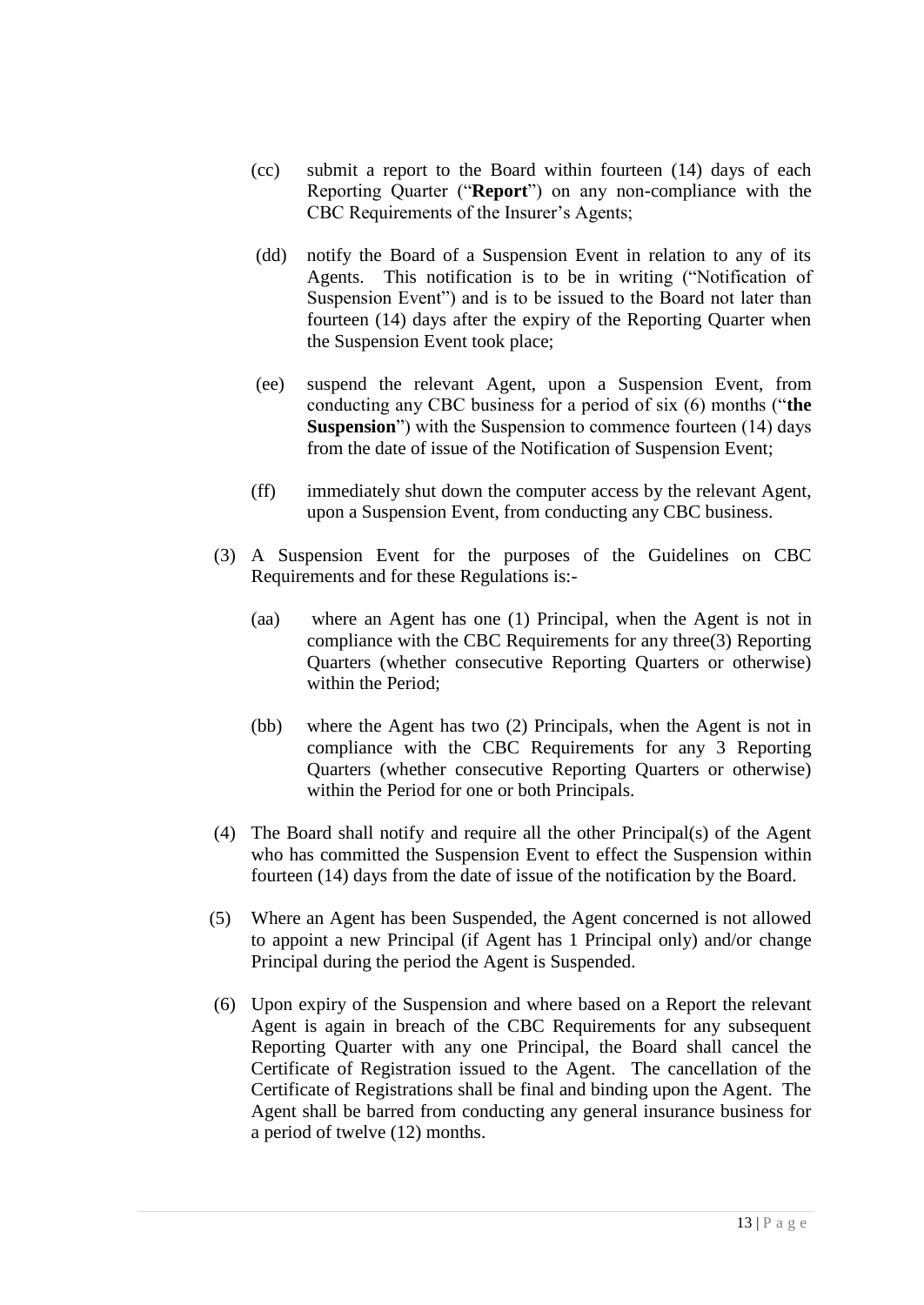- (7) The Reports and the Notification of Suspension Event issued pursuant to the Guidelines on CBC Requirements shall be treated as final and conclusive by the Board.
- (8) The requirements of Regulations 9(iii), 19, 20 and 21 of these Regulations shall not apply in relation to the matters covered by this Regulation including the exercise of the powers of the Board conferred by this Regulation. The terms as defined in the Guidelines on the CBC Requirements shall apply for the purposes of these Regulations.

## 16A. **Continuing Professional Development (CPD) Requirement of a Registered General Insurance Agent**

A registered general insurance agent shall comply with the Continuing Professional Development (CPD) requirements as specified in Appendix IV of these Regulations.

## 17. **Corporate Nominees**

- i) A Corporate Agency shall be represented by a nominee or nominees who shall be known as Corporate Nominee(s).
- ii) The appointment of a Corporate Nominee or Nominees by a Corporate Agency shall be subject to the approval of the Board. A Corporate Agency must satisfy the Board that a person intended to be appointed as a Corporate Nominee has at least the following qualifications:-
	- (a) is the Principal Officer of that Corporate Agency or such other Officer as may be approved by the Board in writing;
	- (b) he is engaged full time in the principal office of the Corporate Agency; and
	- (c) he is a person of good character and high business integrity.
- iii) All the provisions and regulations herein relating to the conduct function and restrictions on individual agents shall apply mutatis mutandis to Corporate Nominees.
- iv) Where a Corporate Nominee leaves the employment of the Agency, the Agency is required to replace the Corporate Nominee within 30 days from the date of resignation of the Corporate Nominee from the Agency.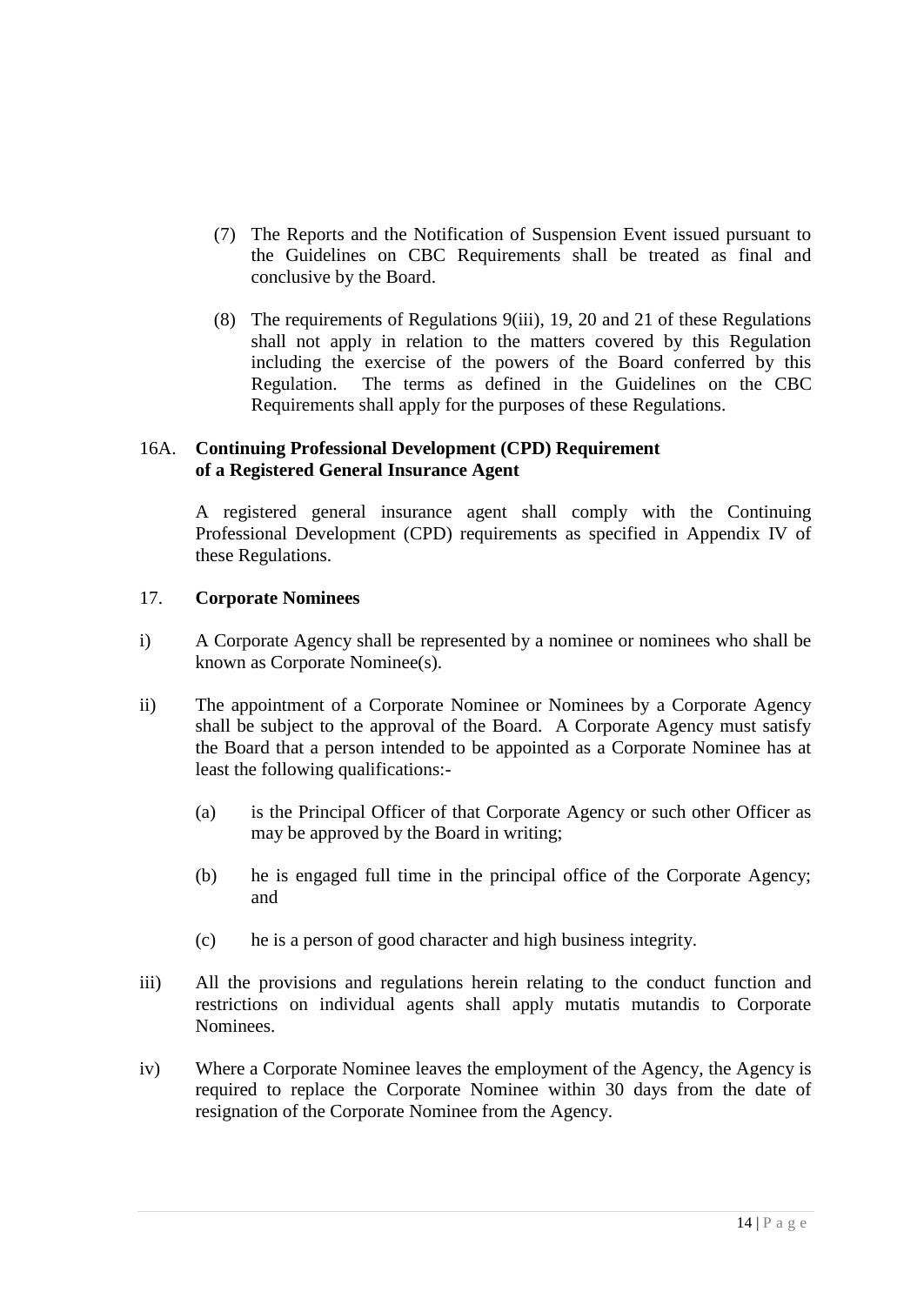# 18. **Contravention of GIARR**

- i) Where the Board has reason to believe that an Agent has acted in contravention of these Regulations, the Board may issue orders to the Agent concerned for any or all of the following:-
	- (a) the presentation of the written statements, illustrations or other material used by him in the course of soliciting for general insurance business;
	- (b) the submission of a statement or report under oath concerning the matter(s) alleged against him;
	- (c) allowing access during normal working hours to a duly authorized inspector/s appointed by the Board to inspect the agent's books, documents and other materials and to make any extracts necessary from those records.
- ii) An Agent who fails to comply with an order of the Board under Regulation 18(i) above shall be deemed to have committed an offence under these Regulations. For the purpose of this Regulation, an agent shall be deemed to have failed to comply with an order of the Board if he has not complied with it fourteen (14) days after receipt of a written notice from the Board.

#### 19. **Inquiries into Complaints**

- i) If any Agent including any person applying for registration or already registered in the Register is alleged in terms of a written complaint received by the Board to be guilty of an offence under these Regulations or of any conduct unworthy or unbecoming of a professional insurance agent, the Board may institute an inquiry into the said complaint or allegation.
- ii) If the Board is satisfied that a case has been established for instituting an inquiry into the complaint or allegation, the Board may forthwith order suspension of the current Certificate of Registration issued to the Registered Agent concerned and if the Agent is exempted from registration, require the Agent to suspend all or such part of the Agent's general insurance business as determined by the Board.
- iii) The Board shall be free to decide the manner mode process and time of the proposed inquiry including the examination of witnesses if any. Upon such inquiry the person against whom such offence or misconduct is alleged shall be entitled to appear before the Board and be heard personally.
- iv) If after due inquiry the Board finds a registered general insurance agent or any person applying for registration guilty of the alleged offence or misconduct the Board shall cancel the Certificate of Registration of the person concerned or refuse to register him, as the case may be.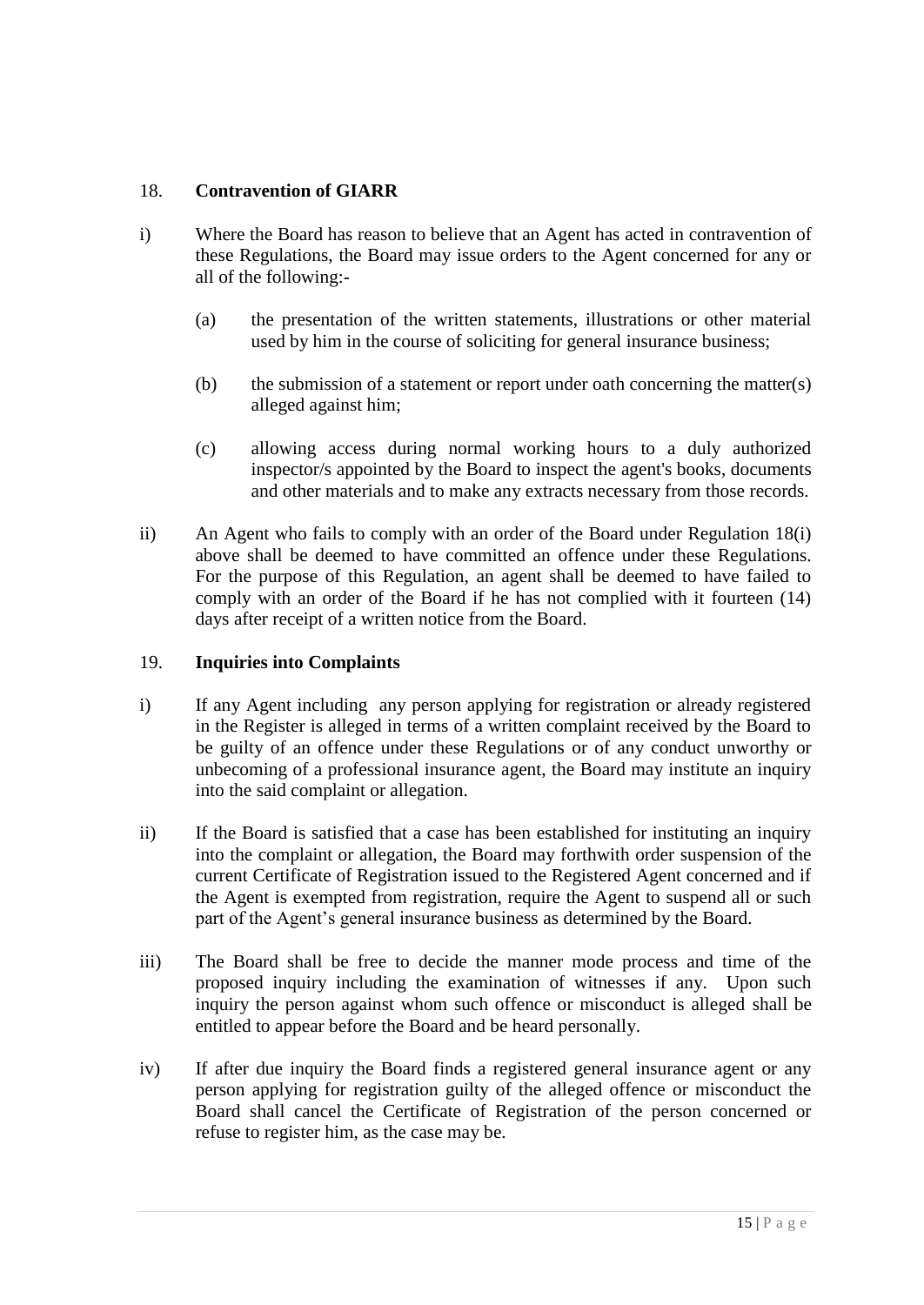PROVIDED however that if the Board feels the conduct was not such as to warrant deregistration it may suspend the Certificate of Registration or impose a fine or both and/or reprimand in areas deserving censure.

PROVIDED FURTHER that where the Board finds the person guilty of the offence of not being in compliance with Appendix IV to these Regulations, the penalty as specified in Appendix IV to these Regulations shall apply.

v) If after due inquiry the Board finds that an Agent exempted from registration is guilty of the alleged offence or misconduct the Board shall suspend all of the Agent's general insurance business.

PROVIDED however that if the Board feels the conduct was not such as to warrant a suspension of all the Agent's general insurance business, the Board may suspend such part of the Agent's general insurance business as determined by the Board or impose a fine or both and/or reprimand in areas deserving censure.

#### 20. **Appeals**

- i) Any person who has been found guilty in accordance with Regulation 19 (iv) or (v) above or whose registration has been cancelled or whose application for registration has been rejected by the Board in the circumstances cited in Regulation 9(i) or 9(ii) or above shall have a right of appeal to the relevant appellate authority which under these Regulations shall be the Management Committee.
- ii) The person submitting an appeal shall do so in his own name.
- iii) The appeal shall be in writing addressed to the Management Committee and shall not contain any disrespectful or improper language and shall be complete in itself.
- iv) The appeal shall be submitted through the Board.
- v) No appeal under this Regulation shall be entertained unless it is submitted within a period of three (3) months from the date on which the intending appellant receives a copy of the Order appealed against.

PROVIDED that the Management Committee may decide to entertain the appeal after the expiry of the said period if it is satisfied that the intending appellant had sufficient cause for not submitting the appeal in time.

vi) The Board shall within a period of three (3) months from the date of receipt of appeal transmit to the Management Committee the appeal together with its comments and all relevant records.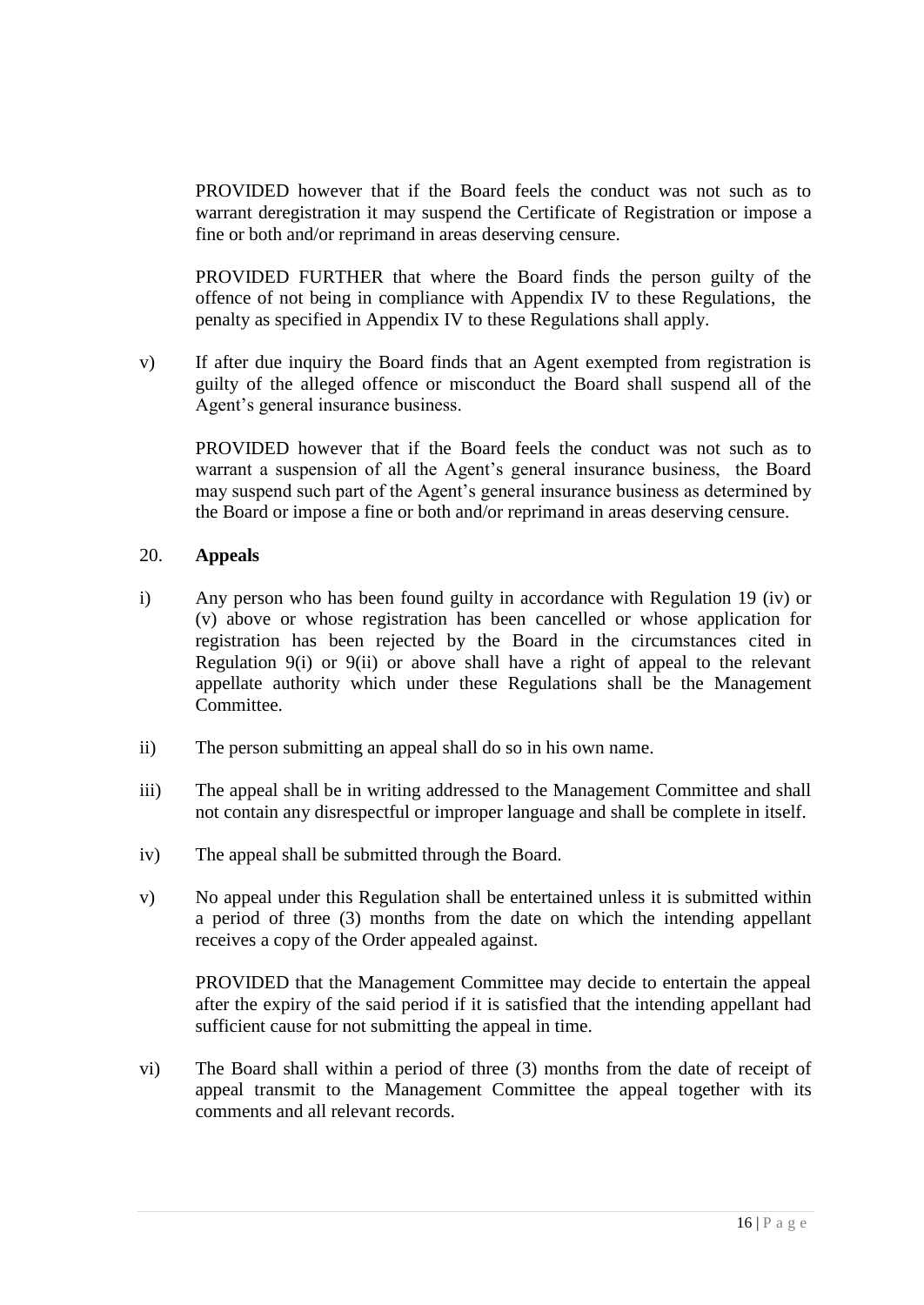# 21. **Consideration of Appeal**

- i) Where an appeal has been received under these Regulations the Management Committee shall consider all circumstances of the case and make such order(s) as it deems fit after the appellant has been given a reasonable opportunity of representing his case either in person or by written submissions.
- ii) All appeals shall be disposed of as expeditiously as possible and in any event not later than six (6) months from the date of receipt of the appeal by the Management Committee.

# 22. **Powers of the Board to Make Rules**

- i) Subject to the provisions of these Regulations the Board may make any rules to carry out the objectives and purposes of these Regulations.
- ii) In particular and without prejudice to the generality of the foregoing powers such rules may inter alia prescribe:
	- (a) the procedure to be adopted at meetings of the Board;
	- (b) the duties of the Registrar;
	- (c) the form of the Register and the manner in which it shall be kept;
	- (d) the fees to be paid in respect of applications for registration re-registration or late registration under these Regulations; qualifications to be obtained under Regulation 7 and Certificates of Registration issued under Regulation 10;
	- (e) the form and manner in which applications for registration shall be made;
	- (f) the procedure to be adopted at inquiries before the Board;
	- (g) the contents of any forms or other documents required for carrying out the purposes of these Regulations;
	- (h) the appointment and payment of legal advisers, inspectors, etc.
- iii) Rules made by the Board under this Regulation shall be subject to the approval of the Management Committee. When approved such rules shall be published by circular to members and shall take effect from the date of such publication.

#### 23. **Amendment to Regulations**

The Management Committee may by a two-third majority of the Management Committee members in meeting make any amendments to these Regulations.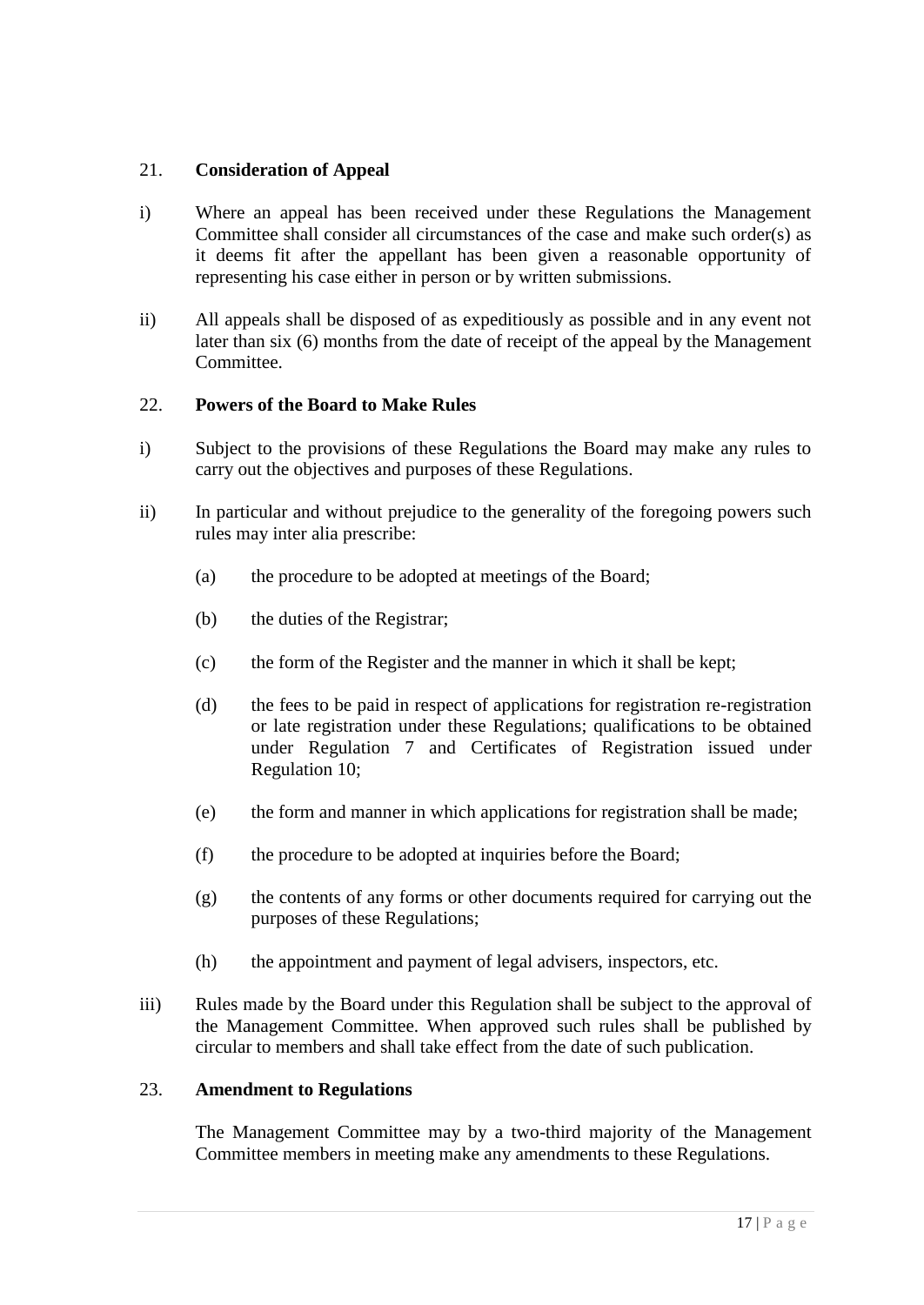# 24. **Miscellaneous**

- i) Unless otherwise specified herein all notices or any other communication to or upon any party shall be deemed to have been given in the case of notices by letter two (2) working days after the same is sent by pre-paid registered post, in the case of notices given by cable one (1) day after the cable was despatched or in the case of notices by telex immediately after transmission thereof. All notices or other communication shall be in writing, and shall be addressed to the last-known address of the addressee.
- ii) Time wherever mentioned shall be of the essence.

*(Version 1.0, Oct 2016)*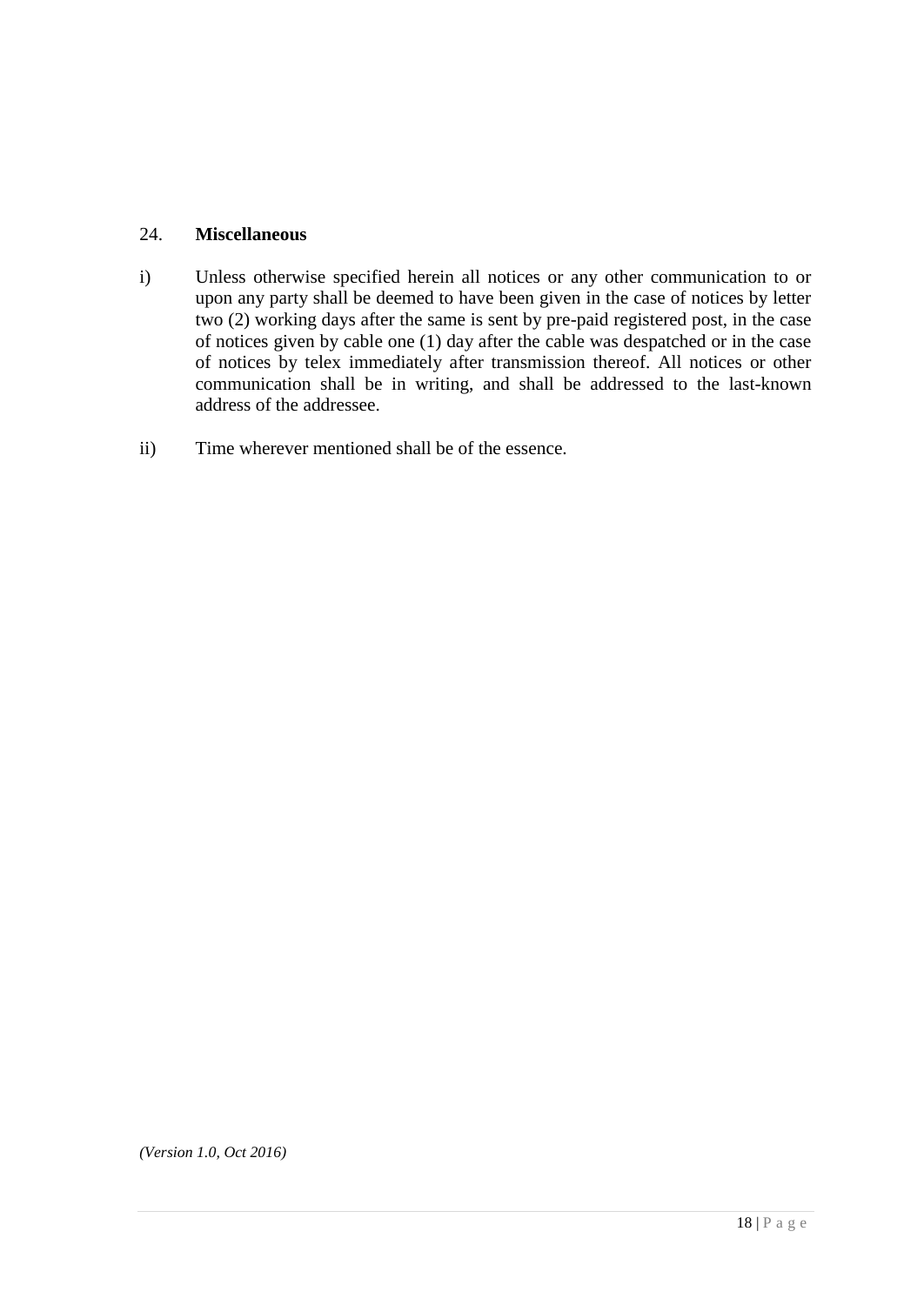## **Appendix 1**

# (THIS FORM MUST BE SUBMITTED IN DUPLICATE) DECLARATION BY NEW PRINCIPAL (FOR INCLUSION AS SECOND PRINCIPAL/ CHANGE OF PRINCIPAL)

- 1. I hereby declare that we (to insert name of company) have appointed the following agent/agency to transact general insurance business on behalf of the company. Name of Agent/Agency : Corporate Nominee :  $I/C$  No  $\qquad \qquad :$ Address of Agent/Agency :
- 2. The letter of appointment for inclusion as second Principal/release letter by the previous Insurer for Change of Principal in respect of the above agency is attached for verification by PIAM.
- 3. We hereby agree that the "Provisional Registration" of the above agency would be effective from the date of declaration and shall be effective for a period not exceeding three (3) months from the date hereof except in the event of receipt of a notice from the Registrar that the formal application for registration has been rejected.

| Name of Chief Executive Officer        |  |
|----------------------------------------|--|
| Signature of Chief Executive Officer : |  |

Date of Declaration :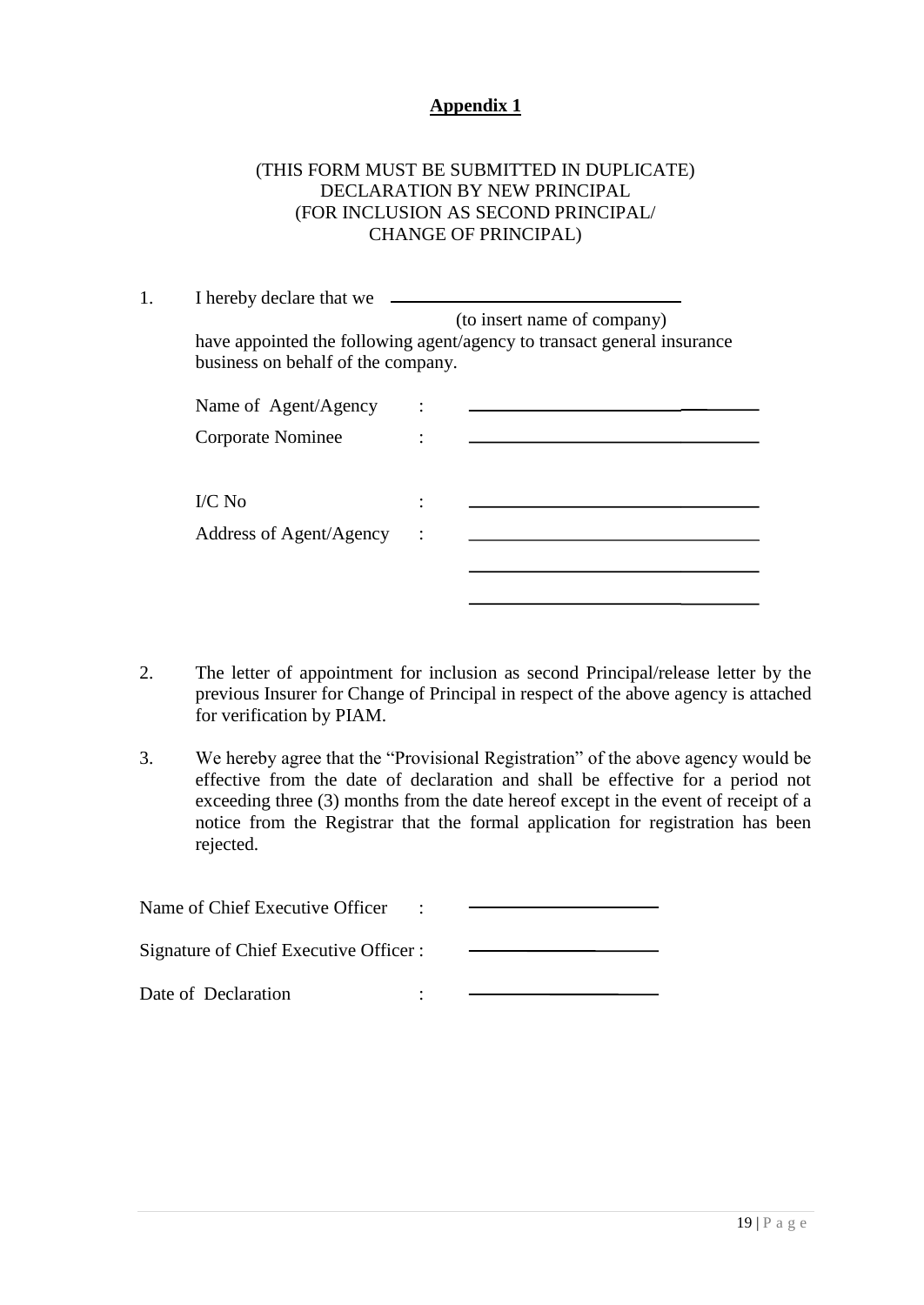# **APPENDIX II**

# **LIST OF QUALIFICATIONS FOR EXEMPTION UNDER REGULATION 7**

- 1. Associate Malaysian Insurance Institute (AMII)
- 2. Diploma of the Malaysian Insurance Institute
- 3. Associate Australian Insurance Institute (AAII)
- 4. Associate Chartered Insurance Institute (ACII)
- 5. Foundation Course in General Insurance (Malaysian Insurance Institute)
- 6. Compact General Insurance Agents Course (Malaysian Insurance Institute)
- 7. Intermediate Course in General Insurance (Malaysian Insurance Institute)
- 8. Insurance Executive Development (IRD)
- 9. Institut Teknologi MARA (ITM) Course in Insurance
- 10. Universiti Kebangsaan Malaysia (UKM) Course in Insurance
- 11. Universiti Malaya (UM) Course in Insurance
- 12. General Insurance Training Course for Agents (Malaysian Insurance Institute)
- 13. Intensive Course for General Insurance Agents (Malaysian Insurance Institute)
- 14. First Course in General Insurance (Malaysian Insurance Institute)
- 15. Certificate of 3rd General Insurance Training Course for Agents (Institut Teknologi MARA)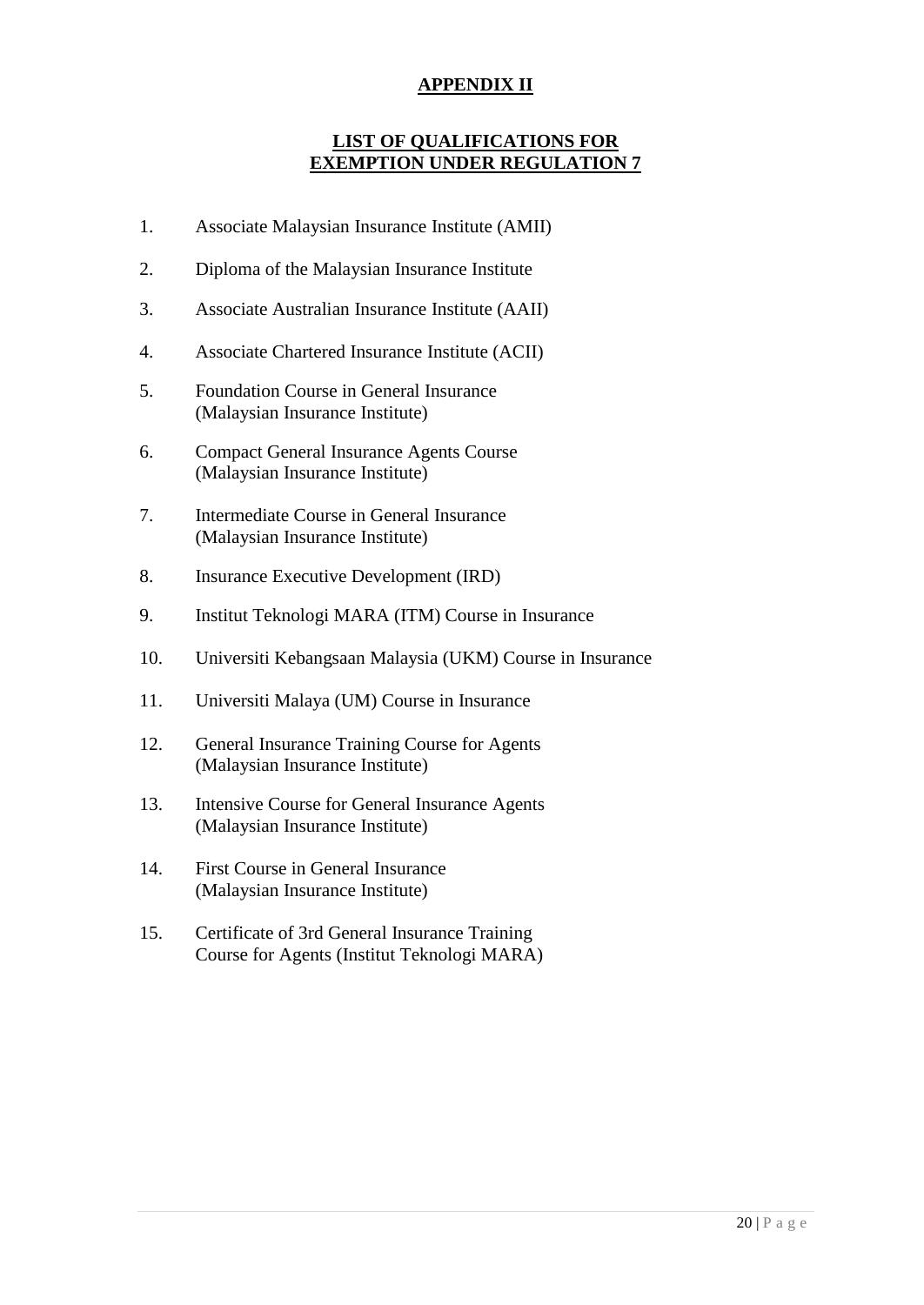- 16. Diploma in Life/General Insurance (Australian Insurance Institute)
- 17. Chartered Insurance Institute Certificate of Proficiency (London School of Insurance)
- 18. Associate Insurance Institute of Canada (AIIC)
- 19. Diploma in Business Studies Major in Insurance (Institut Teknologi MARA)
- 20. Certificate of Insurance (Bombay College of Insurance)
- 21. General Course in Insurance (28/4/80 to 6/6/80) (Chartered Insurance Institute College of Insurance, United Kingdom)
- 22. Kursus Pengurusan Risiko dan Insuran (Universiti Malaya)
- 23. Basic Course in General Insurance (Swiss Insurance Training Centre, Zurich)
- 24. Certificate in General Insurance Examination (Singapore Insurance Institute)
- 25. Diploma In Actuarial Science in MARA
- 26. Degree of Master of Science by University of Connecticut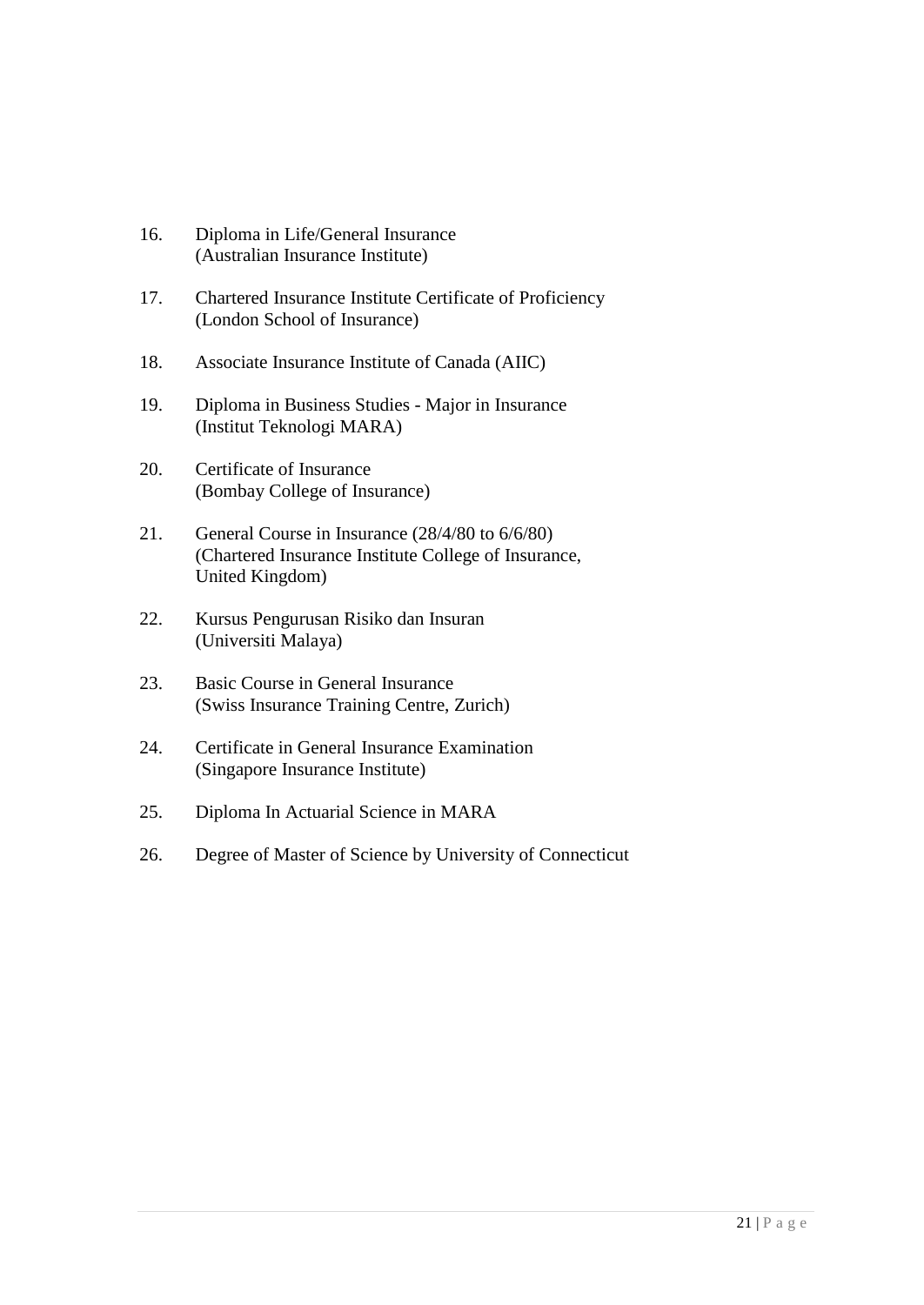#### **APPENDIX III**

# **PERSATUAN INSURANS AM MALAYSIA**

(General Insurance Association of Malaysia)

## **GENERAL INSURANCE BUSINESS - CODE OF PRACTICE FOR ALL INTERMEDIARIES OTHER THAN REGISTERED INSURANCE BROKERS**

This Code applies to general business as defined in the Financial Services Act 2013 including any modification or re-enactment thereof, but does not apply to reinsurance business. Members of the Association undertake to enforce this Code and to use their best endeavours to ensure that all those involved in selling their policies observe its provisions.

It shall be an overriding obligation of an intermediary at all times to conduct business with the utmost good faith and integrity.

In the case of complaints from policyholders (either direct or indirect, for example through the PIAM Info Center, Consumer Associations or Agency Board), the insurance company concerned shall require an intermediary to co-operate so that the facts can be established. An intermediary shall inform the policyholder complaining that he can take his problem direct to the insurance company concerned.

## A. **GENERAL SALES PRINCIPLES**

- 1. The intermediary shall:-
- i) where appropriate, make a prior appointment to call. Unsolicited or unarranged calls shall be made at an hour likely to be suitable to the prospective policyholder;
- ii) when he makes contact with the prospective policyholder, identify himself and explain as soon as possible that the arrangements he wishes to discuss could include insurance. He shall make it known that he is an agent of one or two company/ies, for whose conduct the company/ies accepts responsibility;
- iii) ensure as far as possible that the policy proposed is suitable to the needs and resources of the prospective policyholder;
- iv) give advice only on those insurance matters in which he is knowledgeable and seek or recommend other specialist advice when necessary; and
- v) treat all information supplied by the prospective policyholder as completely confidential to himself and to the company or companies to which the business is being offered.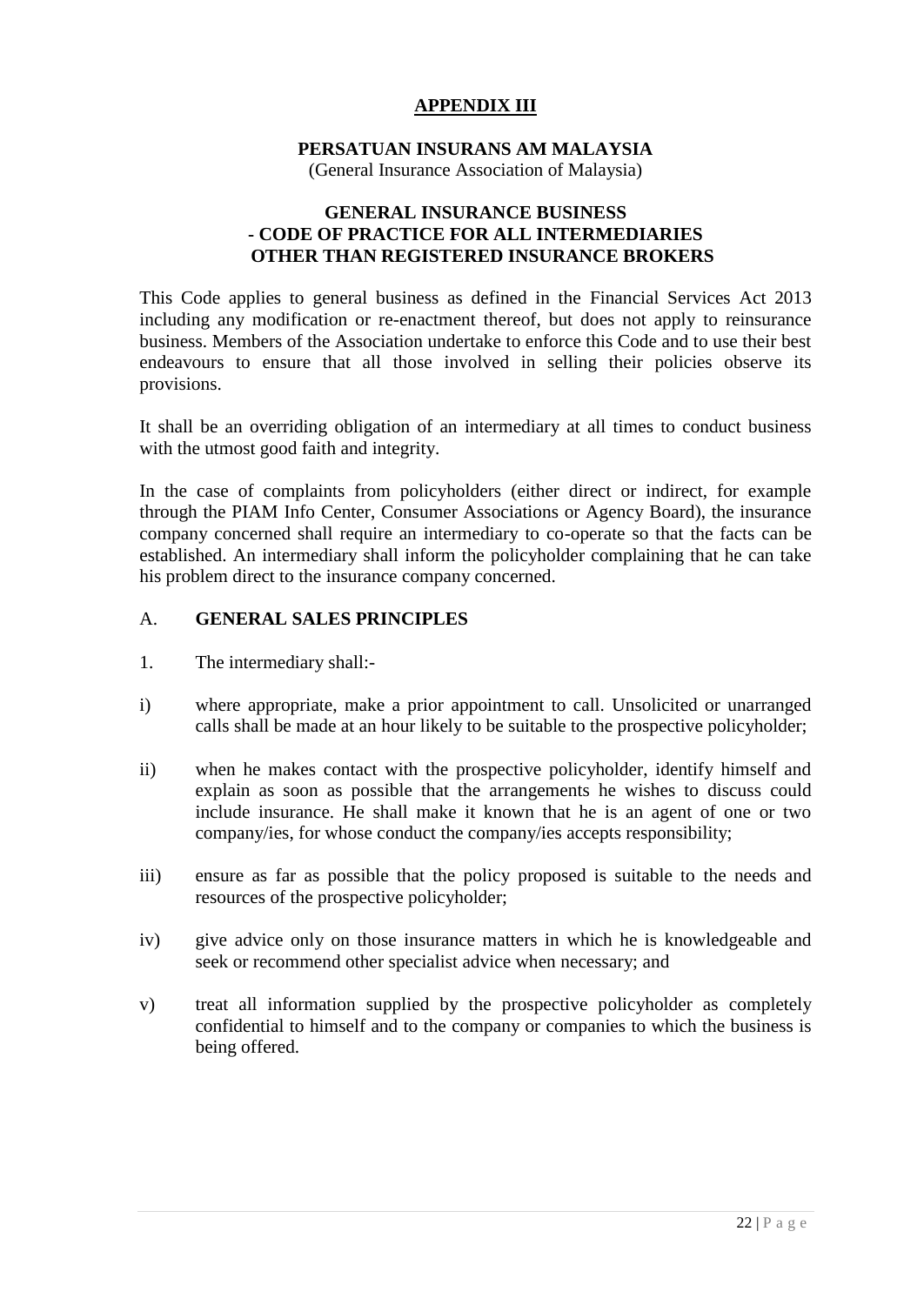- 2. The intermediary shall not:-
- i) inform the prospective policyholder that his name has been given by another person; unless he is prepared to disclose that person's name if requested to do so by the prospective policyholder and has that person's consent to make that disclosure;
- ii) make inaccurate or unfair criticisms of any insurer; or
- iii) make comparisons with other types of policy unless he makes clear the differing characteristics of each policy; or
- iv) prevent the prospective policyholder from stating material facts to the insurance company or induce the person not to state them; or
- v) induce the prospective policyholder to make a misrepresentation to the insurance company in regard to material facts.

# B. **EXPLANATION OF THE CONTRACT**

The intermediary shall:-

- i) identify the insurance company;
- ii) explain all the essential provisions of the cover afforded by the policy or policies, which he is recommending, so as to ensure as far as possible that the prospective policyholder understands what he is buying;
- iii) draw attention to any restrictions and exclusions applying to the policy;
- iv) if necessary, obtain from the insurance company specialist advice in relation to items (ii) and (iii) above; and
- v) not impose any charge in addition to the premium required by the insurance company without disclosing the amount and purpose of such charge.

# C. **DISCLOSURE OF UNDERWRITING INFORMATION**

The intermediary shall, in obtaining the completion of the proposal form or any other material:-

i) take all reasonable steps to ensure that the necessary proposal forms are fully and accurately completed by each prospective policyholder;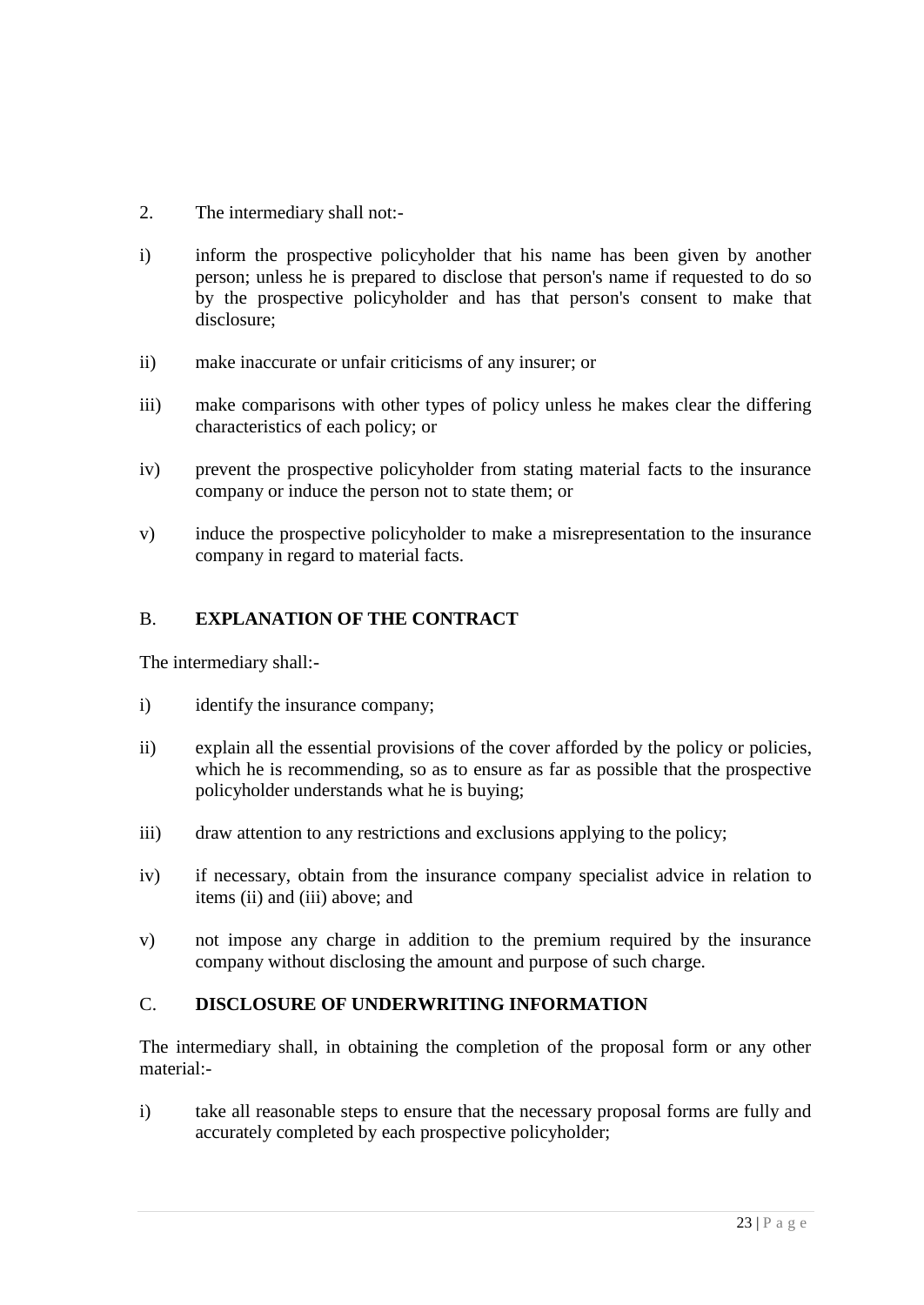- ii) avoid influencing the prospective policyholder and make it clear that all the answers or statements are the latter's own responsibility;
- iii) ensure that the consequences of non-diclosure and inaccuracies are pointed out to the prospective policyholder by drawing his attention to the relevant statement in the proposal form and by explaining them himself to the prospective policyholder; and
- iv) make all reasonable enquiries in regard to the risks and to bring to the notice of his Principal any circumstances which may adversely affect the risk to be underwritten.

# D. **ACCOUNTS AND FINANCIAL ASPECTS**

The intermediary shall, if authorised to collect monies in accordance with the terms of his agency appointment:-

- i) keep a proper account of all financial transactions with a prospective policyholder which involve the transmission of money in respect of insurance (including any monies due to the policyholder on endorsements or discounts allowed by the insurance company on the policy).
- ii) acknowledge receipt (which, unless the intermediary has been otherwise authorised by the insurance company, shall be on his own behalf) of all money received in connection with an insurance policy and shall distinguish the premium from any other payment included in the money; and
- iii) remit any such monies so collected in strict conformity with his agency appointment.

# E. **DOCUMENTATION**

The intermediary shall not withhold from the policyholder any written evidence or documentation relating to the contract of insurance (including any endorsements or discounts or monies due to the policyholder thereon that are allowed by the insurance company).

# F. **EXISTING POLICYHOLDERS**

The intermediary shall:-

i) abide by the principles set out in this Code to the extent that they are relevant to his dealings with existing policyholders;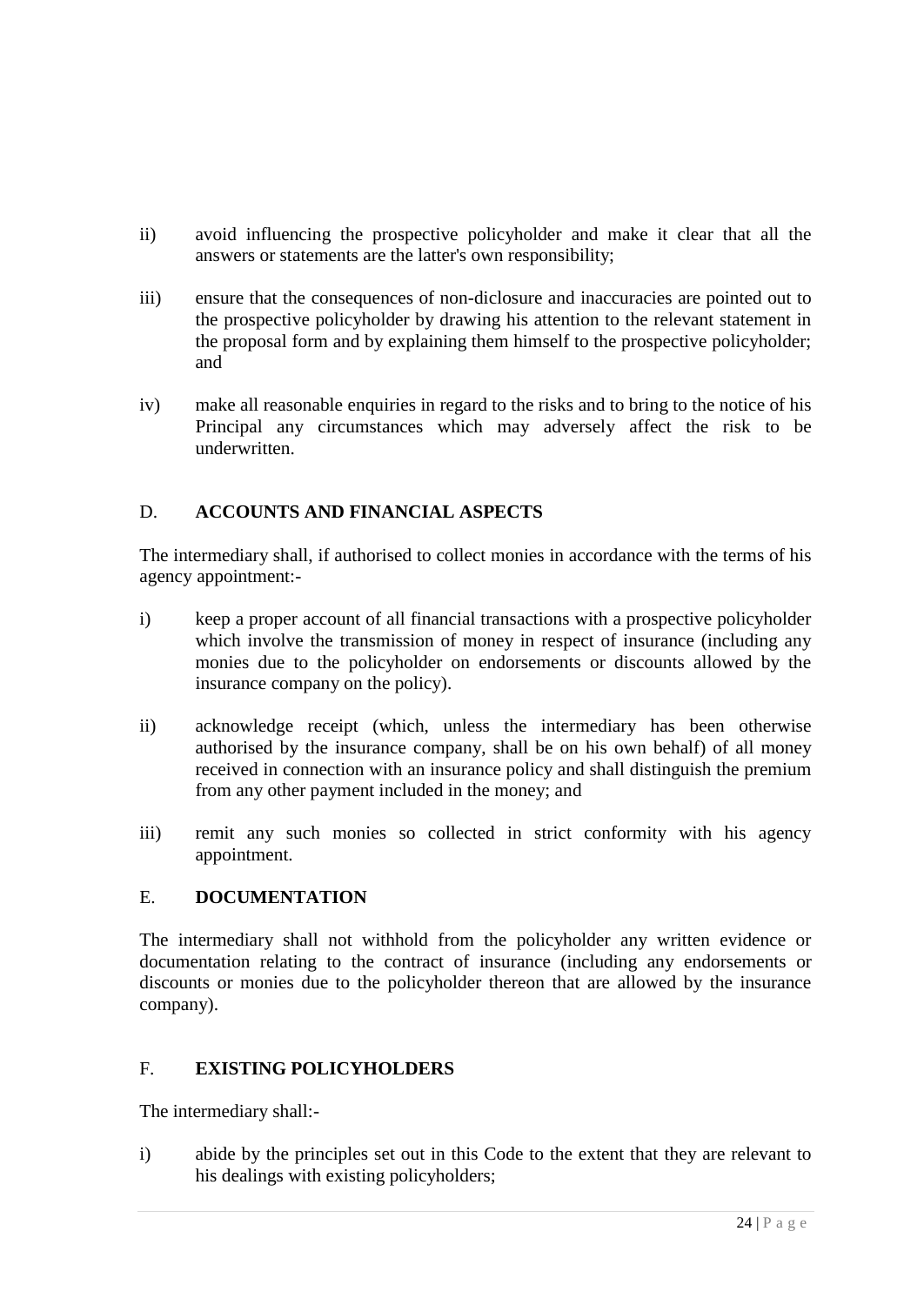ii) with a view to conserving the business already secured, endeavour to maintain contact with all persons who have become policyholders through him and shall render all reasonable assistance to the claimants in filing claims forms and generally in complying with the requirement laid down in relation to settlement of claims.

# G. **CLAIMS**

- i) If the policyholder advises the intermediary of an incident which might give rise to a claim, the intermediary shall inform the insurance company without delay, and in any event within three (3) working days, and thereafter give prompt advice to the policyholder of the insurance company's requirements concerning the claim, including the provision as soon as possible of information required to establish the nature and extent of the loss. Information received from the policyholder shall be passed to the insurance company without delay.
- ii) Nothing contained in this Code, however, shall be deemed to confer any authority on an intermediary to perform functions pertaining to loss survey or loss adjustment or settling or approving of any insurance claims.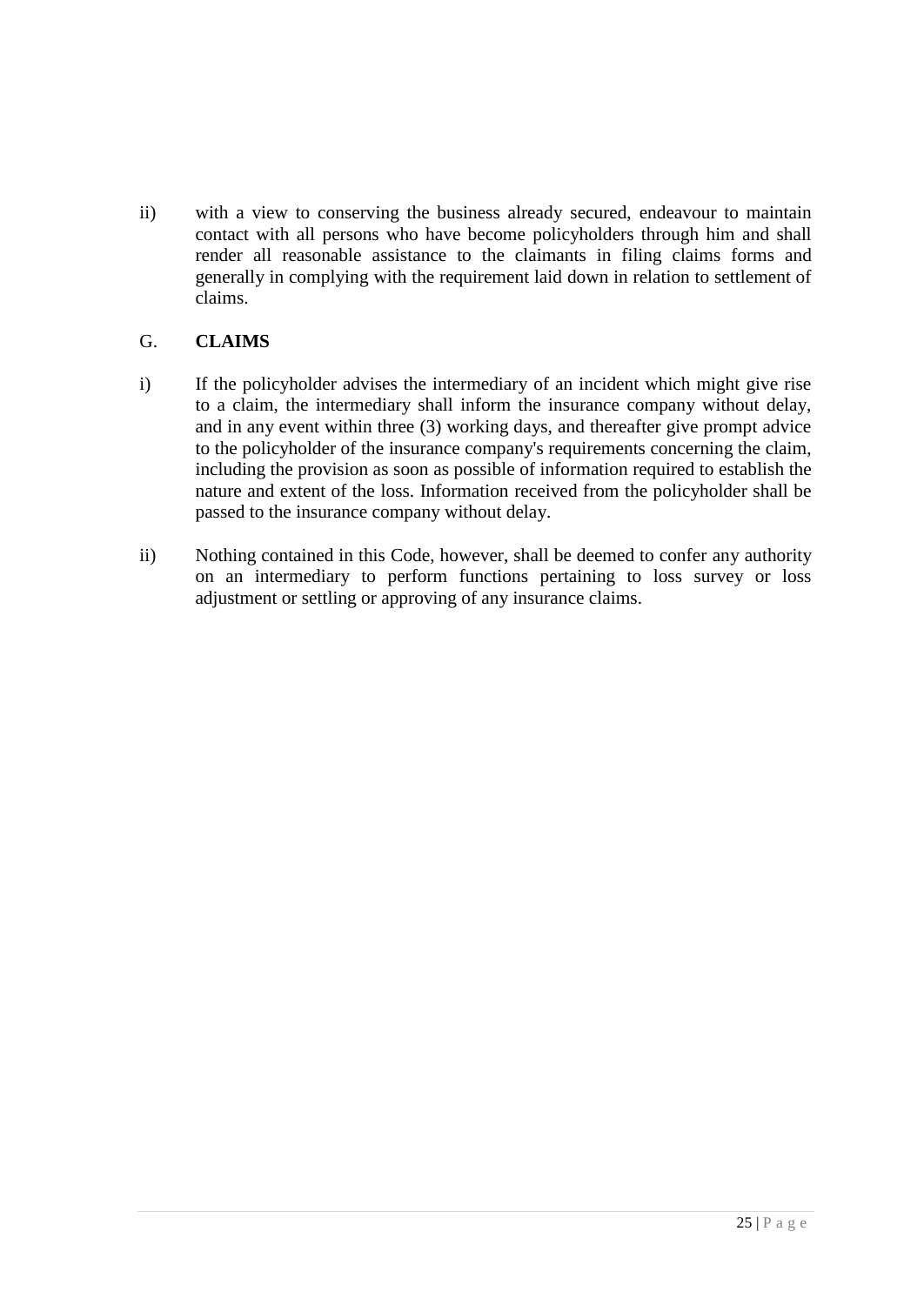#### **APPENDIX IV**

#### **GUIDELINES ON CONTINUING PROFESSIONAL DEVELOPMENT PROGRAM FOR GENERAL INSURANCE AGENTS**

#### **Preamble**

The dynamic and fast changing environment in the financial services industry in general, and the insurance industry in particular, are the impetus behind the growing demand for a professional and ethical general insurance agency force. The spirit of this issue is also reflected in recommendations No. 4.19 and No. 4.20 in the Financial Sector Master Plan (FSMP).

Towards this end, the Continuing Professional Development (CPD) Program For General Insurance Agents will be implemented **with effect from January 1, 2005.** All the practitioners in the general insurance agency force must comply with the training hours and related requirements stipulated in the Guidelines.

It must be noted that only basic and minimum requirements are stated in the CPD Program. Agents are strongly encouraged to better educate themselves and pursue higher and more advanced training programme according to their own training and development needs.

## **Objectives**

The objective of the CPD Program is to raise the standard of competency and professionalism of the general insurance agency force. The CPD will serve as a guide as to what training programme the agency force should pursue in order to stay updated and continuously upgraded, keeping the agency force abreast of the latest development and demands of the financial services industry.

The 4 Sections in the CPD Program are detailed as follows :-

#### **Section 1**

This section spell out the minimum CPD training hours for the general insurance agents.

- i) All existing registered general insurance agents as at  $31<sup>st</sup>$  December 2004 are required to complete the 20 CPD training hours annually from 2005 onwards.
- ii) New agents registered on or after  $1<sup>st</sup>$  January 2005 are required to complete the 20 CPD training hours from the following calendar year the agent was first registered.

# **Section 2**

The minimum training hours scheduled above are guidelines on the number of CPD training hours the general insurance agent needs to comply. The agency force can earn the credit points either through attendance of the programme or its assessment (such as assignment, evaluation test, examination etc.)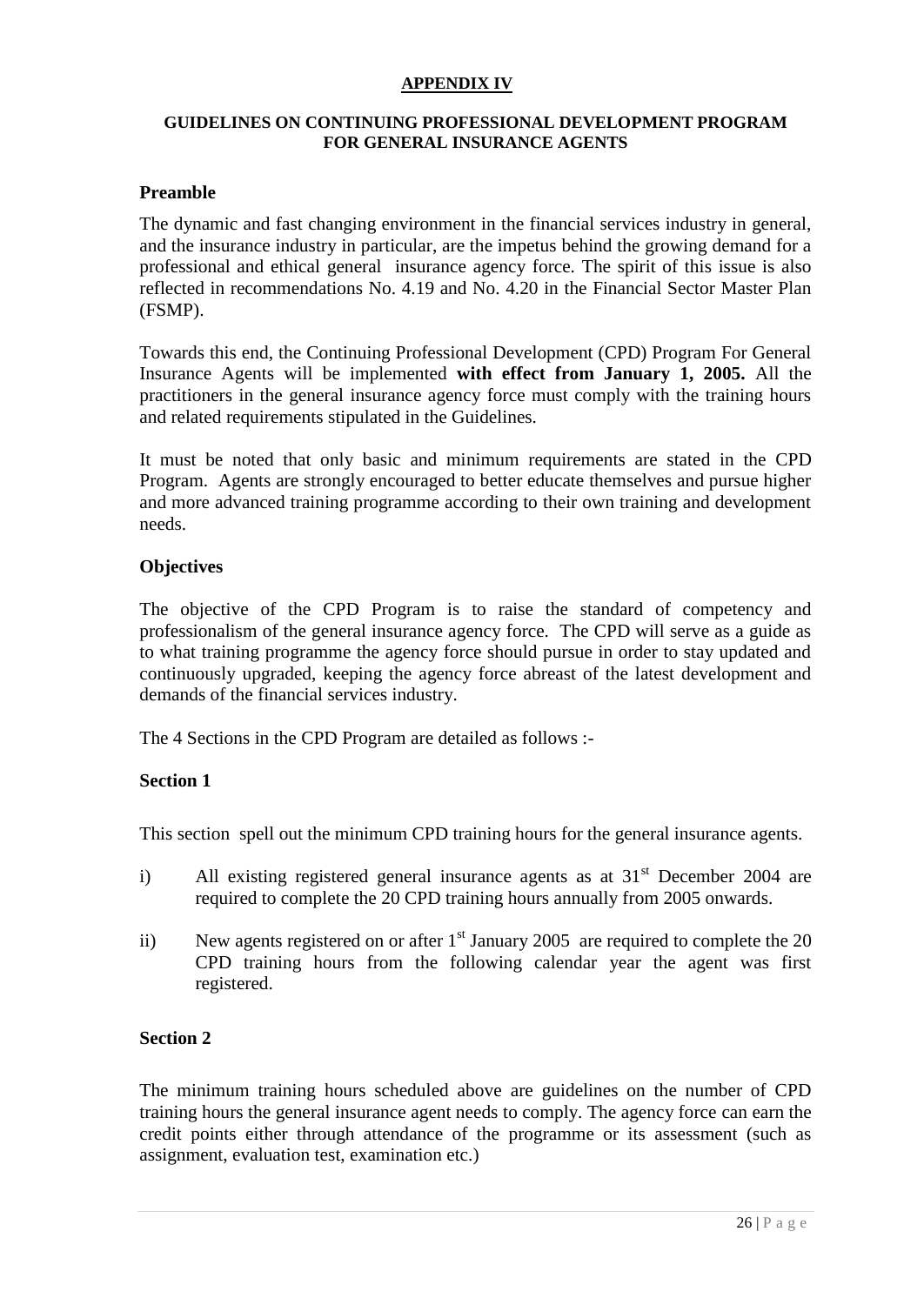Individual companies, however, shall identify the training initiatives according to their own unique business focus and marketing strategy. The training initiatives must be skills and knowledge based programme. Pure motivational programme are not encouraged.

The rules and regulations governing the credit hours and accreditation would be categorized into two :-

• Structured

Attendance of training programmes as per the syllabus and scope outlined/detailed for the general insurance agent in this document.

• Unstructured

By attending other programmes not listed in the scope outlined and by following the proposed methods:-

- i) Attending conventions and programmes recognized and approved by individual companies;
- ii) Attending classes and courses recognized and approved by individual companies;
- iii) Going through self study/self learning programmes recognized and approved by individual companies;
- iv) Teaching in courses and programmes recognized and approved by individual companies;
- v) Speaking in conventions/seminars recognized and approved by individual companies.

Breakdown of the 20 CPD training hours awarded for the various structured and unstructured courses will be as follows:-

| <b>Technical Training</b> | - | minimum of $60\%$ (12 hours) |
|---------------------------|---|------------------------------|
|                           |   |                              |

- ii) Non-Technical Training maximum of 40% (8 hours)
- (Note: The above breakdown of the technical and non-technical training hours serve as a guide only)

 Companies may vary the percentage of hours for either the Technical and Non-Technical training based on the agents' training and development needs of individual companies, but the 20 CPD training hours must be complied).

#### **CPD Training Hours – Syllabus and Scope**

The Syllabus and Scope would be applicable to the general insurance agents.

General insurance agents may earn CPD training hours by attending training programs categorized in the following areas:-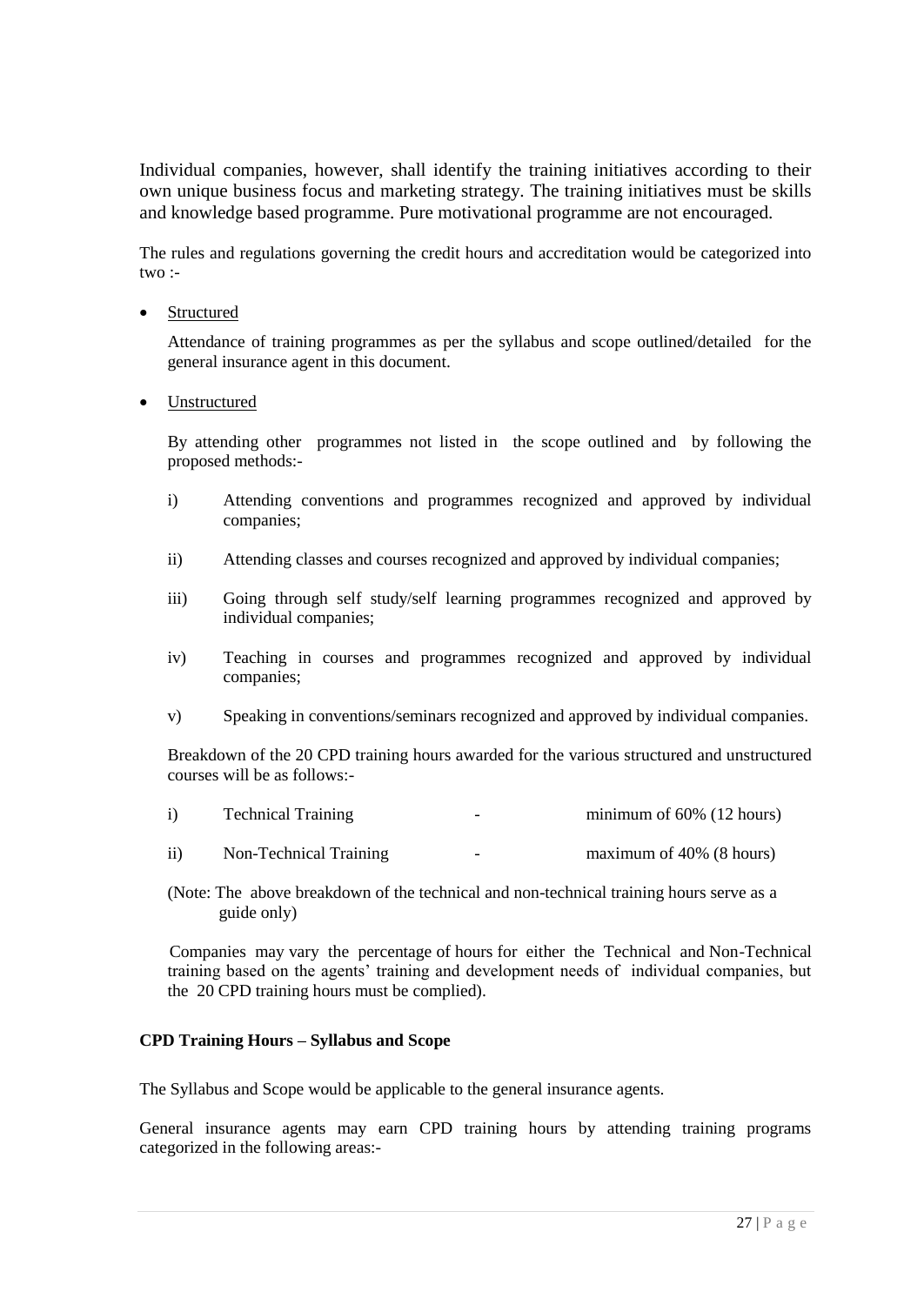| <b>Technical Subjects</b> |                      |
|---------------------------|----------------------|
| $\mathbf{i}$              | Property/Engineering |
| $\mathbf{ii}$             | Liability            |
| iii)                      | Marine               |
| iv)                       | Healthcare/Medical   |
| V)                        | Miscellaneous        |
| $\overline{\text{vi}}$    | Motor                |

| <b>Non-Technical subjects</b> |                                                                                                                                                                                                                                               |
|-------------------------------|-----------------------------------------------------------------------------------------------------------------------------------------------------------------------------------------------------------------------------------------------|
| $\mathbf{i}$                  | Sales & Marketing<br><b>Effective Selling skills</b><br>∗<br>* Handling difficult and angry customers<br>* Negotiation Skills<br>Art of persuasive communication<br>∗<br>Customer care programme/CRM<br>∗<br><b>Presentation Skills</b><br>★. |
| $\rm ii)$                     | Computer literacy<br>Understanding computers and internet<br>∗<br>* Microsoft Word<br>* Microsoft Excel<br><b>Microsoft Power Point</b><br>★.                                                                                                 |
| iii)                          | People Management<br>Interpersonal and mentoring skills<br>∗<br>Managing change with self and staff<br>∗<br>* Managing people and teams<br>* Effective listening<br>* Effective leadership                                                    |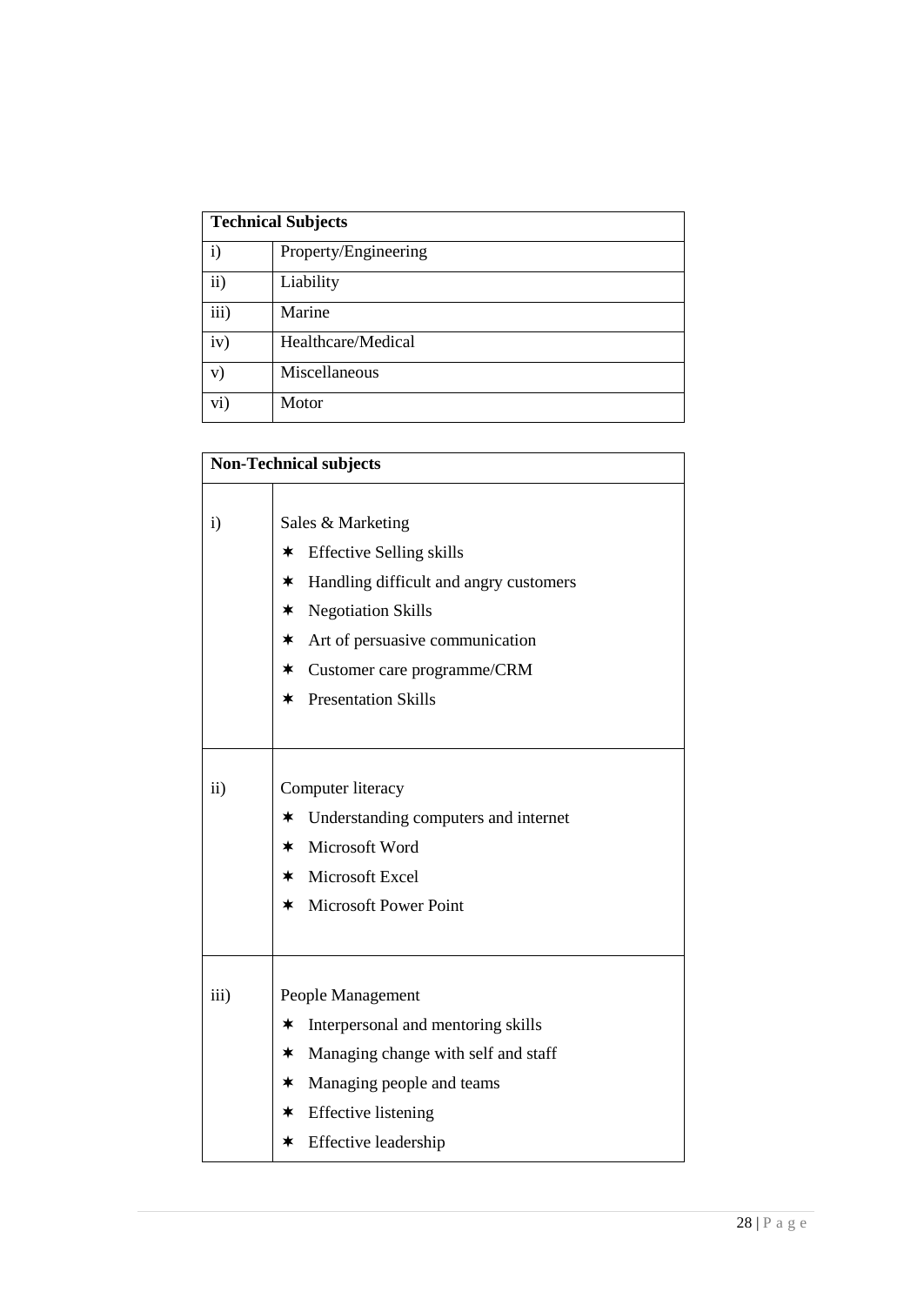| iv)       | <b>Personal Development</b>                   |  |
|-----------|-----------------------------------------------|--|
|           | Time Management<br>∗                          |  |
|           | <b>Business English</b><br>$\ast$             |  |
|           | Personal effectiveness<br>$\ast$              |  |
|           | Personal grooming<br>∗                        |  |
|           | Organization & Planning<br>∗                  |  |
|           | <b>Business Ethics</b><br>∗                   |  |
|           | <b>Communication/Interaction Skills</b><br>∗  |  |
|           |                                               |  |
| V)        | General Knowledge                             |  |
|           | Finance for non-financial managers<br>$\star$ |  |
|           | Project management<br>$\ast$                  |  |
|           | ∗<br>Stress management                        |  |
|           |                                               |  |
| $\rm vi)$ | <b>Agency Development</b>                     |  |
|           | Budget management<br>∗                        |  |
|           | <b>Compliance Issues</b><br>∗                 |  |
|           | <b>Operational Management</b><br>∗            |  |

# **Seminars / Congresses and Conferences**

 It is suggested that individual Company shall maintain the true spirit of CPD by ensuring its agency force to strike a proper balance between classroom training / elearning and seminars/congresses/conferences attendance. CPD hours earned through attending Seminars/Congresses and Conferences should not exceed 40% of CPD hours for a particular year. This 40% of CPD hours may be divided into technical or non-technical training depending on the topics covered.

# **List of Providers**

 General Insurance Agents may earn CPD training hours by attending the Programmes/ Seminars / Congresses and Conferences by any of the providers shown below.

CPD hours will be credited for attending seminars/congresses/lectures/conferences/ coaching conducted by the following list of providers or insurance companies:-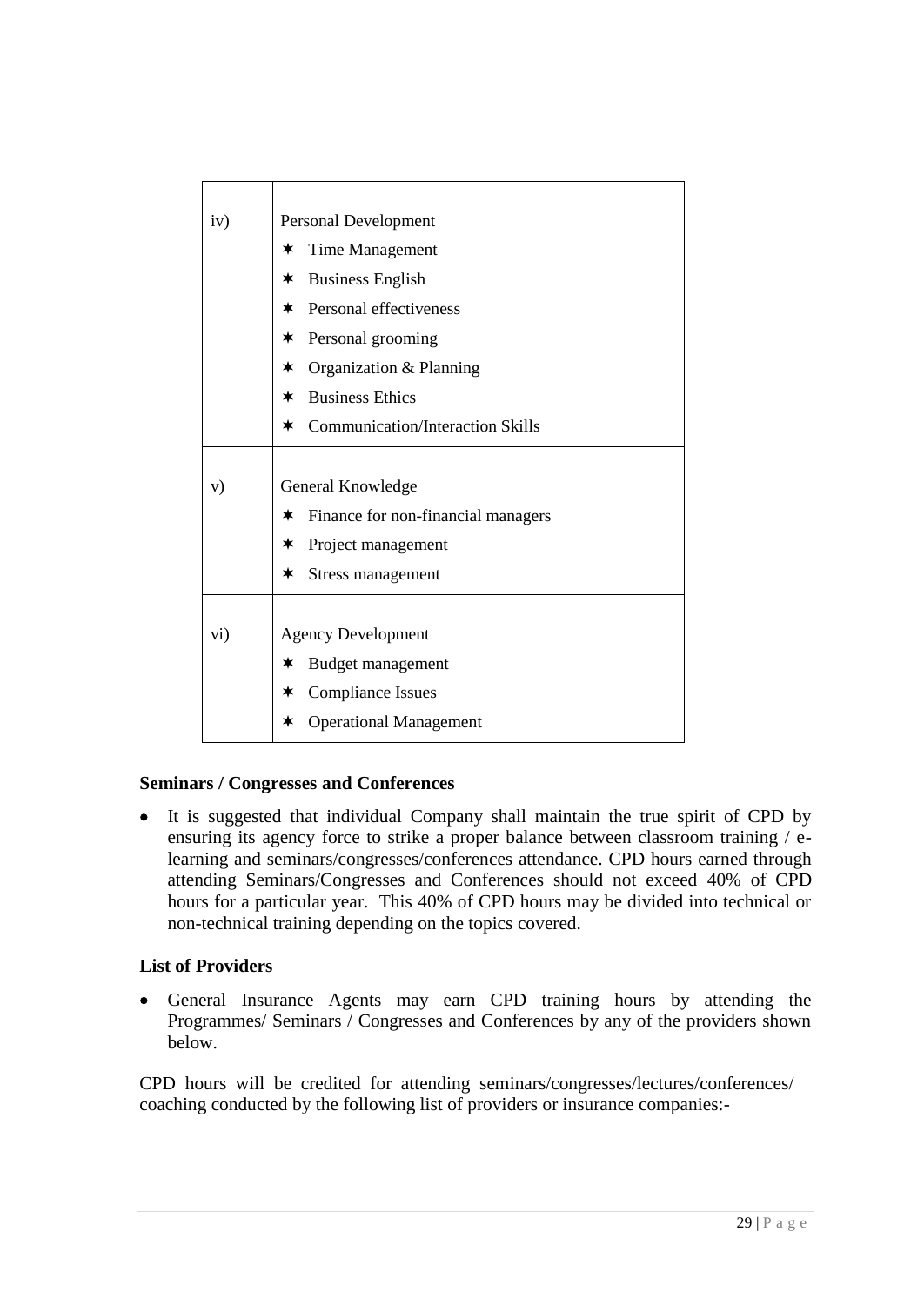| $\mathbf{i}$  | Courses conducted by approved Industry Education providers like MII, CII, AII<br>and other general insurance related bodies          |
|---------------|--------------------------------------------------------------------------------------------------------------------------------------|
| $\mathbf{ii}$ | <b>MII Annual Lectures</b>                                                                                                           |
| iii)          | Annual General Insurance Agency Conventions, National Achievers Congress                                                             |
| iv)           | Company conventions and congress                                                                                                     |
| V)            | In-house training on new products launched by insurers                                                                               |
| $\rm vi)$     | Technical Courses provided by relevant institutions e.g. by Inland Revenue Board,<br>Actuarial Society, MIA, ACCA, ICMA, MICPA, etc. |
| vii)          | Agents coaching by Principals                                                                                                        |

# *Section 3*

*Credit Hours and Accreditation:*

The following rules and regulations governing credit hours accreditation would apply.

| <b>Actual Hours</b><br>(Learning/Lecture/Training Hours)<br>on approved programmes | <b>CPD Credit Hours</b>                                                                                                                          |
|------------------------------------------------------------------------------------|--------------------------------------------------------------------------------------------------------------------------------------------------|
| Full day, 8 or more actual hours per day                                           | Eight (8) CPD credit hours                                                                                                                       |
| Half day, 4 actual hours                                                           | Four (4) CPD credit hours                                                                                                                        |
| Evening classes,<br>i.e. after 6 p.m.                                              | One (1) CPD credit hour for every actual hour<br>(maximum of 4 credit hours allowed)                                                             |
| E-learning / Multimedia / Approved Self<br>Learning programme                      | Number of CPD Credit hours awarded to be the<br>same as that awarded to companies recognized<br>classroom learning programme                     |
| Lectures, training and speaking                                                    | One (1) CPD credit hour for every actual hour of<br>lecture/training or speaking hour (Maximum of<br>eight (8) CPD credit hours allowed per day) |
| Dialogue/Coaching                                                                  | One (1) CPD credit hour for every actual hour<br>(Max. of 12.5% of the 40 % CPD credit hours<br>allowed).                                        |
| Achievement of professional qualification,<br>e.g. FCII, AMII                      | Eight (8) CPD credit hours for each<br>Qualification obtained                                                                                    |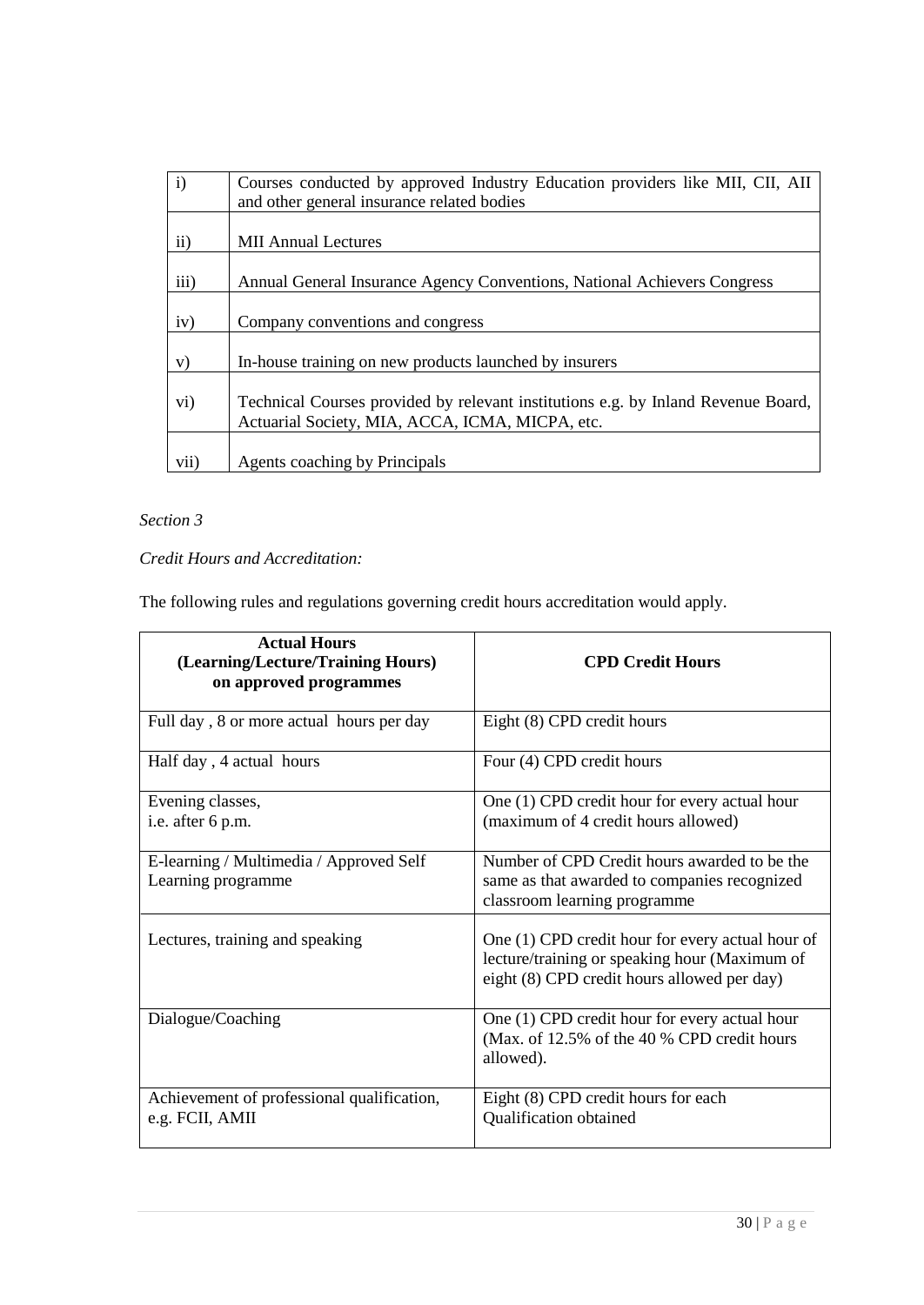The following conditions will apply for the awarding of the credit points:-

- \* Credit point for CPD can be earned only once for the same programme i.e. every individual can earn credit from the same programme only once per agency contract.
- **\*** Credit points awarded through the  $1<sup>st</sup>$  principal are transferable to the  $2<sup>nd</sup>$  principal under which the agent is registered with PIAM.
- Extra credit points earned in a year cannot be carried forward to the following year.

## **Section 4**

## **Compliance**

Individual companies shall be responsible in monitoring the compliance, to keep track and record all CPD requirements of their agents. The CPD requirements would be incorporated into the General Insurance Agents Rules and Regulations (GIARR).

With effect from year 2009, each Principal is required to enter the CPD training hours earned by their agents in the CPD Module under the OARS. This would facilitate the checking and/or tracking of the CPD hours earned by an agent with his other Principal (for agents representing 2 Principals).

The following penalties will be imposed on general insurance agents who do not meet the 20 CPD training hours requirement:-

| * First time offence :  | Letter of Warning to be issued by insurer to agents<br>concerned by 31 <sup>st</sup> January of the following year.                                                                                   |
|-------------------------|-------------------------------------------------------------------------------------------------------------------------------------------------------------------------------------------------------|
| * Second time offence : | A 12 months suspension to be imposed on agents who do<br>not meet the 20 CPD hours requirement. The suspension<br>would be applicable on both Principals (for agents)<br>representing 2- Principals). |
|                         | Suspension Letter to be issued by insurer to agents<br>concerned by 31 <sup>st</sup> January of the following year.                                                                                   |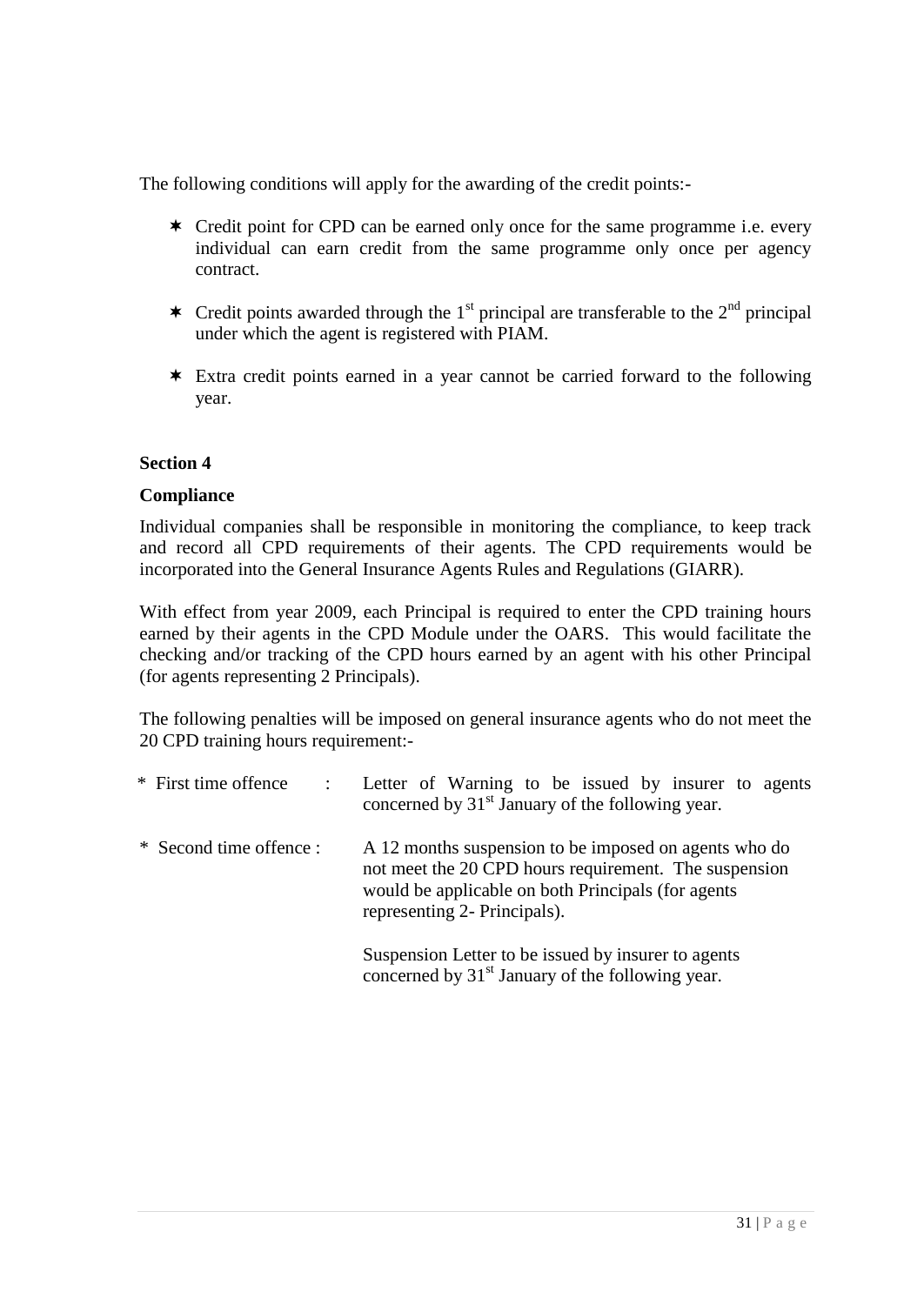\* Third time offence : Upon uplifting of the 12 months suspension and if the same agent fails again to meet the 20 CPD hours, the agent concerned would be terminated and barred from registration for 12 months and this shall be applicable to both Principals (for agents representing two Principals).

#### Expunging of past offences

The counting of the offences committed is cumulative on a 4-year cycle. Past offences outside the 4-year cycle will be expunged, i.e. if an agent after being served with either a letter of warning or suspension has 3 consecutive years of compliance with the 20 CPD hours, all past offence(s) would be expunged from the agent's record.